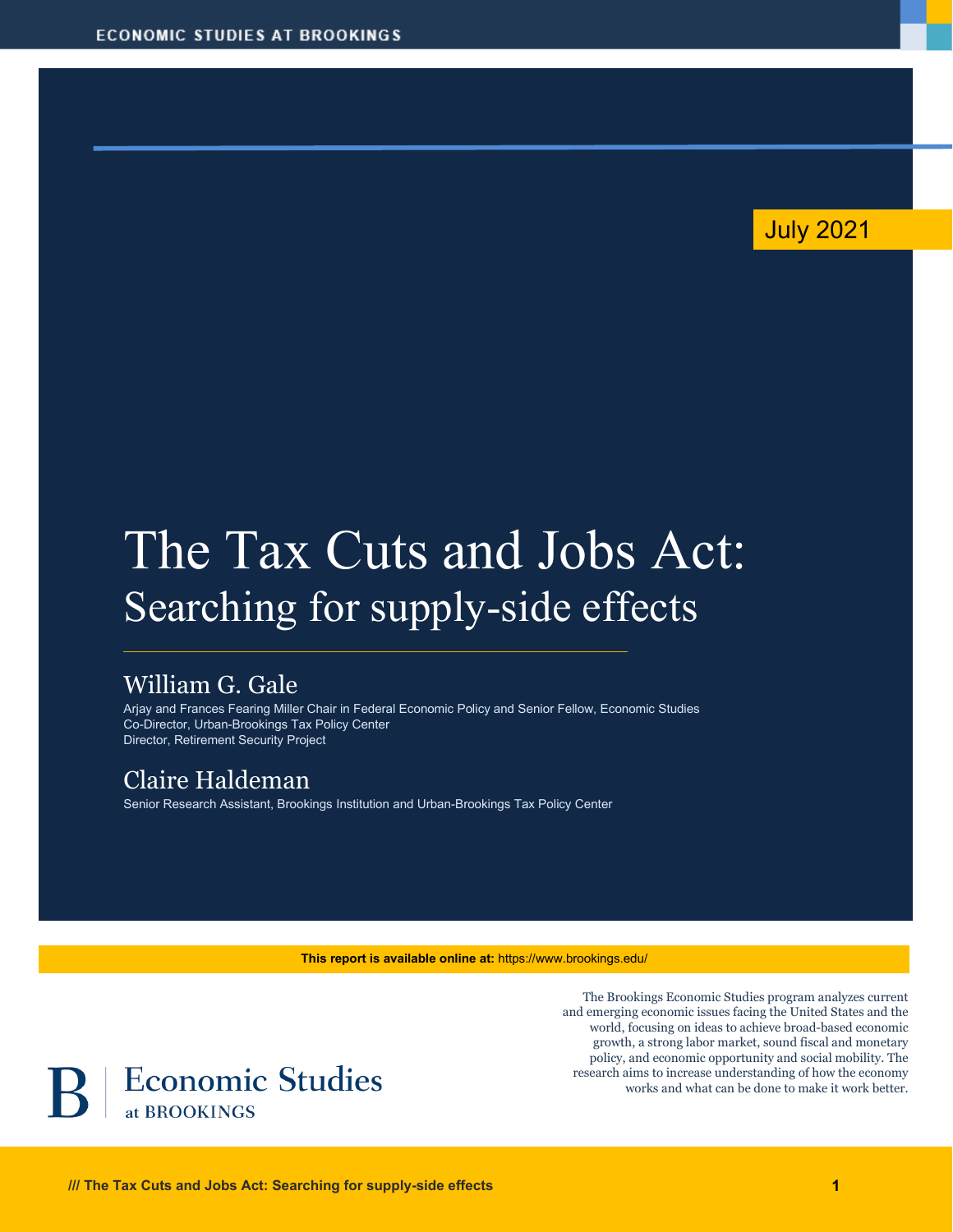#### **ABSTRACT**

The Tax Cuts and Jobs Act of 2017 (TCJA) instituted the most substantial changes in taxation in decades and was designed to boost the economy via supply-side incentives. This paper reviews these changes and examines the impacts on economic aggregates through 2019. The Act clearly reduced revenue. The effect on GDP is difficult to tease out of the data. Investment growth rose after TCJA was enacted but was driven by trends in aggregate demand, oil prices, and intellectual capital that were unrelated to TCJA's supplyside incentives. Growth in business formation, employment, and median wages slowed after TCJA was enacted. International profit shifting fell only slightly, and the boost in repatriated profits primarily led to increased share repurchases rather than new investment.

#### **ACKNOWLEDGEMENTS**

The authors thank Arnold Ventures for financial support and gratefully acknowledge helpful comments from Henry Aaron, Rosanne Altshuler, Alan Auerbach, Martin Baily, Kimberly Clausing, Wendy Edelberg, Jane Gravelle, Glenn Hubbard, Aaron Klein, Thornton Matheson, Sanjay Patnaik, Steven Rosenthal, Donna Bobek Schmitt, Marty Sullivan, John Sabelhaus, Mark Steinmeyer, Owen Zidar, and Eric Zwick.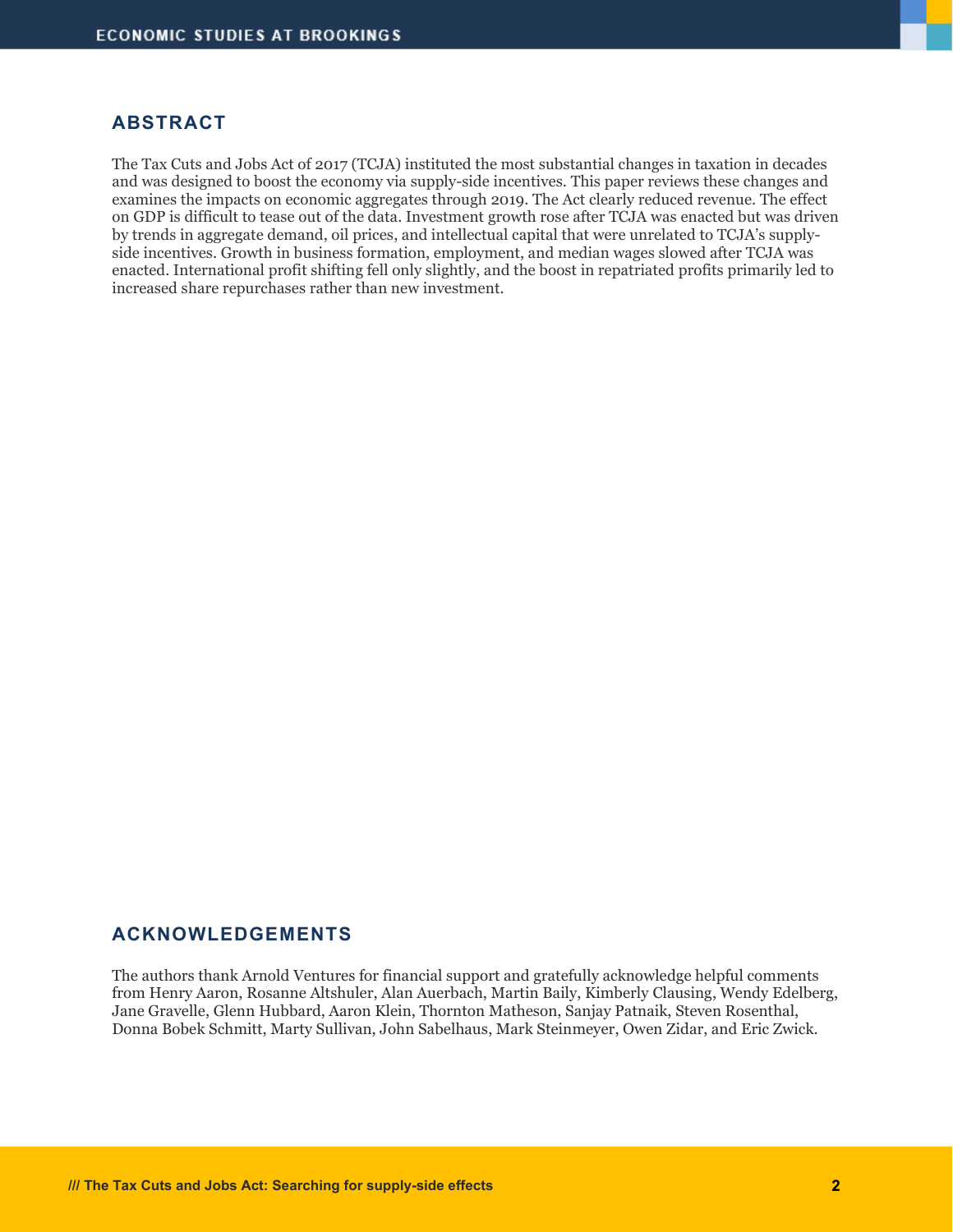## I. Introduction

The Tax Cut and Jobs Act (TCJA) of 2017 created the most substantial changes in tax policy since the Tax Reform Act of 1986.[1](#page-2-0) For individuals, major provisions in the Act reduced marginal tax rates, eliminated personal exemptions, raised the standard deduction, expanded the child tax credit, and increased the estate tax exemption. The major domestic business-related provisions include a 20 percent deduction for certain forms of income earned through unincorporated businesses, a historic drop in the corporate tax rate from 35 percent to 21 percent, and a variety of changes that shift the base toward cash-flow taxation for both corporations and pass-through entities. TCJA also created a territorial system by eliminating tax on repatriations of actively-earned profits by foreign affiliates to U.S. parent companies (coupled with a one-time transition tax on previously accumulated but unrepatriated actively-earned foreign profits). To help protect the integrity of the territorial system, reduce profit shifting, and encourage companies to locate profits and real activity within the United States, policy makers included an alphabet soup of international tax changes that relate to global intangible low-taxed income (GILTI), foreign-derived intangible income (FDII), and the base-erosion anti-abuse tax (BEAT).

TCJA was substantially motivated by supply side concerns – the idea that the tax system discouraged companies from locating, investing, and reporting profits in the United States. Specifically, the Trump administration's claim was that lower effective tax rates on new investment would raise investment, which would make workers more productive and raise output and wages.[2](#page-2-1) Consistent with these goals, TCJA reduced marginal effective tax rates on new investment and reduced the dispersion of marginal effective tax rates (METR) across asset types, financing methods, and organizational forms. A lower corporate rate combined with measures to stem profit shifting was intended to bring funds and real activity back to the United States.

This paper reviews changes in economic aggregates through the end of 2019 and relates those changes to the supply-side incentives in TCJA.[3](#page-2-2) There are at least two justifications for undertaking this study at this point. First, TCJA's historic and sweeping changes merit close examination as researchers and policy makers consider what steps to take next. Second, the COVID-19 pandemic wreaked havoc on the U.S. (and world) economy and may make it difficult to isolate the long-term empirical effects of TCJA using data after 2019.

Several caveats are germane, however. First, it is not always easy to establish a compelling counterfactual. This is particularly true for analysis of GDP growth, where the supply-side effects of TCJA are confounded with the increase in disposable income that TCJA created and with contemporaneous changes in oil prices and monetary, fiscal, and international trade policy. Second, in considering results only through 2019, we focus on short-term effects, which may be a poor guide to the long-term effects. Short-term growth dynamics are typically dominated by changes in aggregate demand whereas long-term growth stems from changes in aggregate supply. The long-term effects could be larger or smaller (or different in sign) than the short-run impact. Mathur (2019), Viard (2019), and others emphasize that the supply-side process may take a significant amount of time to take full effect. Third, the available information takes the form of aggregate time series data, which is not always dispositive. With these cautions, we examine the impact of TCJA on several aspects of the economy. [4](#page-2-3)

<span id="page-2-0"></span><sup>&</sup>lt;sup>1</sup> Public Law No. 115-97 is commonly called the Tax Cuts and Jobs Act, but the official title is "An Act to Provide for Reconciliation Pursuant to Titles II and V of the Concurrent Resolution on the Budget for Fiscal Year 2018."

<span id="page-2-1"></span><sup>&</sup>lt;sup>2</sup> For example, the Council of Economic Advisers (2017) argued that "reductions in corporate tax rates have substantial effects on wages. By inducing higher capital investment, reductions in corporate tax rates increase the demand for workers and heighten their productivity," and therefore that average household income would increase on the order of \$4,000 to \$9,000 and median household income would rise by between \$3,000 and \$7,000.

<span id="page-2-2"></span><sup>3</sup> Previous analyses of various aspects of TCJA include Auerbach (2018), Barro and Furman (2018), CBO (2018a), Slemrod (2018), Gale et al. (2019), Gravelle and Marples (2019), Holtz-Eakin (2020), Rubin and Francis (2020), Wagner et al. (2020), Gale and Haldeman (2021), and a

<span id="page-2-3"></span><sup>&</sup>lt;sup>4</sup> Two factors help isolate the effects of TCJA. First, other countries by and large did not respond to TCJA's changes with tax policy changes of their own. Second, the legislation was enacted very quickly and so did not leave firms or individuals with much time to anticipate the effects.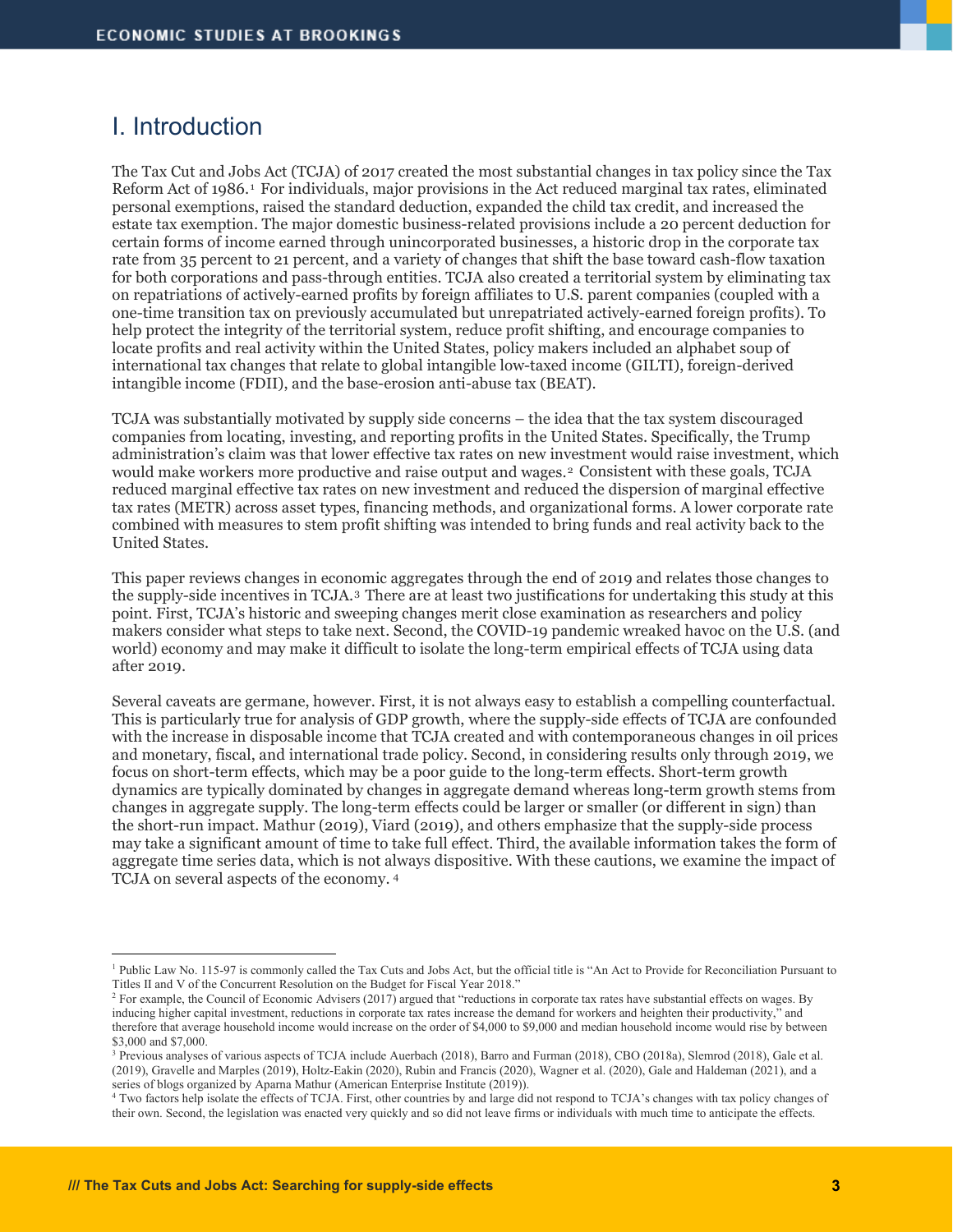One clear conclusion is that, despite the ardent claims of its advocates, TCJA reduced revenue significantly relative to what would have been generated had the law not passed. That is, nothing approaching a Laffer Curve effect applies to TCJA.

The impact of TCJA on GDP growth is difficult to pin down. The economy did grow faster after 2017 than had been predicted before TCJA, but as noted above, several other factors affected the economy between 2017 and 2019, making it difficult to isolate the effects of TCJA.

Patterns in investment offer clearer evidence that the supply-side incentives in TCJA had little impact through 2019. Investment growth increased after 2017, but several factors suggest that this was not a reaction to changes in effective tax rates. The timing of the investment response was not consistent with a supply-side response. Much of the investment increase was concentrated in oil and related industries in reaction to oil prices; indeed, other investment did not grow very much. Investment growth across asset types (equipment, structures, intellectual property) did not correlate with changes in marginal effective tax rates. In addition, rates of business formation did not rise after TCJA was enacted and surveys suggest that only a small minority of businesses made TCJA-induced investments.

Growth of employment and median wages slowed in 2018 and 2019 relative to 2016 and 2017. The muchvaunted bonuses that some firms provided at the end of 2017 were tiny relative to wages and appear to have been motivated mainly by tax avoidance or political considerations.

Despite the substantial reduction in the corporate tax rate and the new provisions that target crosscountry tax avoidance, TCJA reduced international profit shifting only by small amounts, at most, and had little effect on inversions. The one-time spike in repatriated funds after TCJA repealed the repatriation tax did not boost investment or wages. Instead, it generated a wave of corporate stock repurchases ("buybacks").

Section II discusses the revenue effects. Section III examines the impact on GDP and investment. Sections IV and V cover labor markets and international rules. Section VI concludes.

#### II. Revenue

The revenue effects of TCJA should not be controversial, but leading advocates of the bill made what are essentially ludicrous claims in this regard. Former Treasury Secretary Steven Mnuchin claimed TCJA would "not only pay for itself but in fact create additional revenue for the government." Former Senate majority leader Mitch McConnell said he was "totally convinced [it was] a revenue neutral bill."[5](#page-3-0)

In fact, the TCJA reduced revenues significantly, a conclusion reached by every credible analysis of the fiscal effects of the Act; see results from Page et al. (2017), Penn-Wharton Budget Model (2017), Tax Foundation (2017), Zandi (2017), Barro and Furman (2018), International Monetary Fund (2018), and Mertens (2018). The non-partisan Joint Committee on Taxation (2017) estimated that TCJA would lose almost \$1.5 trillion in revenue between 2018 and 2027 (\$1.1 trillion on a dynamic basis), including \$416 billion in 2018 and 2019. The Congressional Budget Office (2018c) obtained similar numbers.

In 2018 and 2019, total federal revenue was \$545 billion or 7.4 percent lower than projected before TCJA (CBO 2020a). Relative to pre-TCJA projections, income tax revenue declined 6.9 percent, and corporate tax revenue declined by more than 37 percent (Figure 1). These declines are not the product of overly optimistic prior projections. If they were, payroll tax revenues, which were unaffected by TCJA, would have declined relative to pre-TCJA projections. But predicted and observed payroll tax revenue track very closely in 2018 and 2019.

<span id="page-3-0"></span> $5$  Bryan (2018); Tankersley and Phillips (2018). In contrast, Holtz-Eakin (2020) reflects that the decline of almost a third in corporate income tax receipts from FY 2015 to FY 2019 "was to be expected" given the tax cut.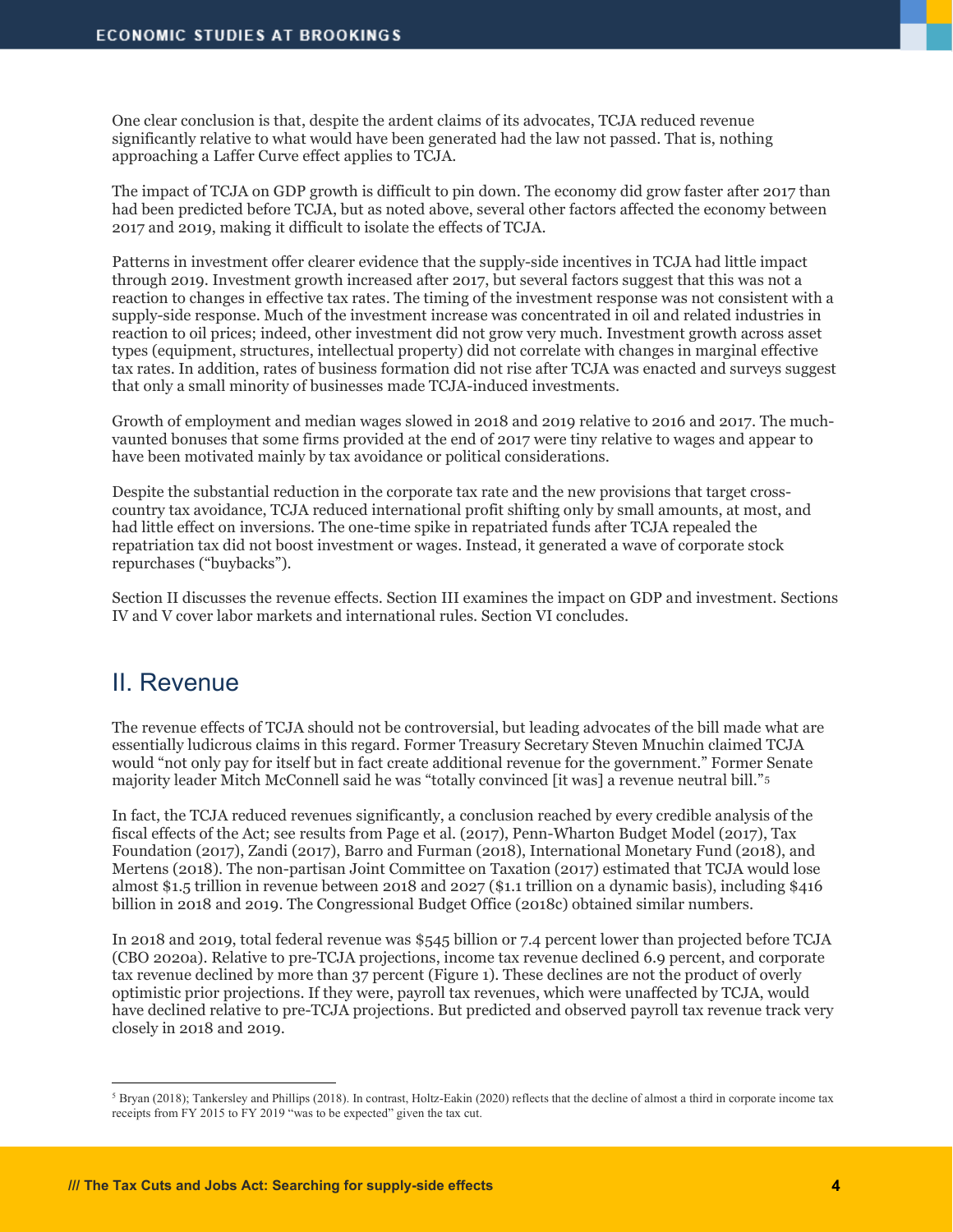## III. Economic Growth

#### A. GDP

The facts are straightforward. GDP grew at the same rate in the first two years after the tax cut as it had in the last two years before the legislation (see Figure 2), but it grew faster (at 2.4 percent per year) than had been predicted under pre-TCJA baselines (1.7 percent).<sup>[6](#page-4-0)</sup> The interpretation of these facts is difficult for several reasons. First, the predicted impact of TCJA on GDP was fairly small—CBO (2018a) estimated the Act would raise GDP by 0.3 percent in 2018 and 0.6 percent in 2019 and reports several other groups' estimates that are similar in magnitude—which makes detecting the impact more difficult. Second, much of the short-term projected growth derived from increases in consumer spending but consumption growth actually declined in 2018 and 2019 relative to 2016 and 2017 (Figure 2).[7](#page-4-1) Third, several other policies and events during the period in question likely had significant impacts on GDP. Campbell et al. (2019) and Furman (2020) estimate that the Bipartisan Budget Acts of 2018 and 2019 boosted the economy by around 0.75 percentage points. As shown in Figure 2, the economy was able to maintain previous years' GDP growth in part because real government expenditure made a larger contribution to growth post-TCJA than pre-TCJA. In addition, Furman (2020) notes that monetary policy was more accommodating in 2018 and 2019 than had been predicted pre-TCJA; at the time TCJA was enacted, Federal Reserve officials projected a federal funds rate of 2.7 percent at the end of 2019, but it ended up being substantially lower at 1.625 percent. On the other hand, rising trade tensions and tariffs likely slowed growth, by about 0.30 percentage points according to Fried (2019). We do not attempt to disentangle these effects.

#### B. Components of GDP

Real business fixed investment did in fact grow at a faster rate post-TCJA than pre-TCJA, and the picture looks even rosier if the 2017 Q4 is considered "post-TCJA" to account for the retroactivity of the equipment expensing provisions. This appears, on a first pass, to be consistent with the theory of how TCJA could affect long-term growth through supply-side effects. But several factors suggest that tax-based investment incentives were not the source of the increase in investment.

First, the timing of investment growth is not consistent with a supply-side effect (Figure 3). Investment growth peaked in 2017 Q4 and remained elevated only through 2018 Q1, the first quarter after TCJA was enacted. For this to have been a supply-side effect induced by TCJA's incentives would have required a remarkably rapid firm-level adjustment to the tax regime when it was in its infancy and pre-infancy. This seems especially unlikely given that proponents of TCJA typically emphasize that the supply-side effects would take time to arise.<sup>[8](#page-4-2)</sup> Then, investment growth petered out by the end of 2019. The supply-side story would have implied a rising effect over time, as firms adjusted to the new regime. For example, CBO's (2018a, Figure B-2) projections show an investment effect that is rising over time through 2019.[9](#page-4-3)

Second, the spike and subsequent decline in investment growth is well explained by changes in oil prices and the resulting changes in oil- and mining-related investment, which accounts for almost all the growth investment in 2018, according to a Penn-Wharton Budget Model study; see results in Arnon (2019) and

<span id="page-4-0"></span><sup>6</sup> GDP overstates well-being because it encompasses some income owed to foreigners, and it does not account for increased depreciation alongside increased investment. See Page and Gale (2018) for a more detailed explanation.

<span id="page-4-1"></span> $<sup>7</sup>$  Of the 0.6 percent impact on real GDP in 2019, CBO (2018a) attributes 0.6 percent to higher consumer spending, 0.4 percent to higher non-</sup> residential investment, and negative amounts to residential investment and net exports.

<sup>8</sup> For discussion of adjustment costs in investment, see Abel (1983), Auerbach (1989), Caballero (1991), and Avner and Strange (1996).

<span id="page-4-3"></span><span id="page-4-2"></span><sup>&</sup>lt;sup>9</sup> TCJA's provisions regarding equipment investment were made retroactive to the beginning of the fourth quarter of 2017. It is unclear and in our view unlikely that this provision boosted investment in 2017: IV, before TCJA was enacted. Nevertheless, if the data are split before and after 2017: III, the boost in short-term equipment investment is larger. The tepid investment response in 2019, however, remains.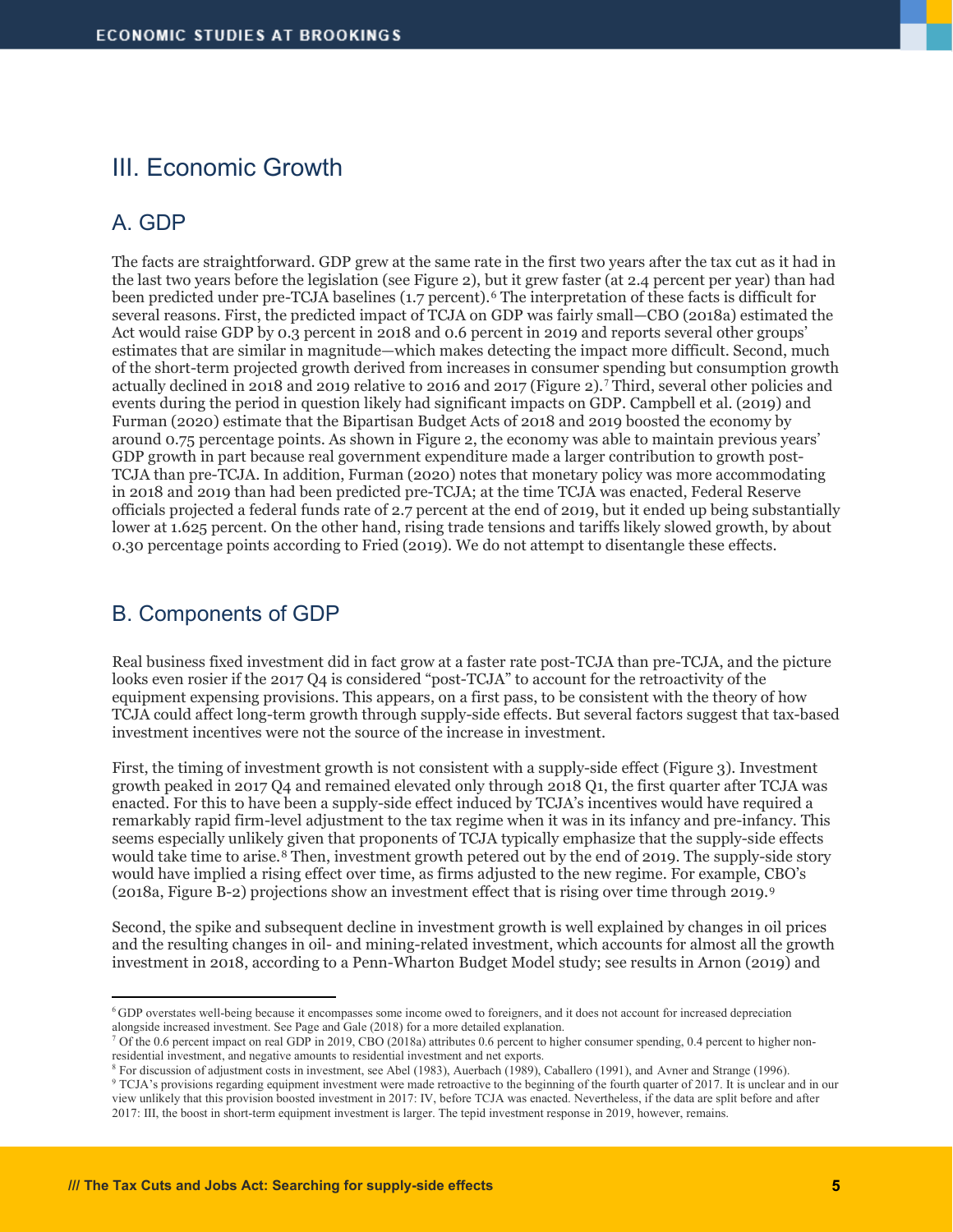the discussion in Furman (2020). And as Figure 4 illustrates, the trends in investment outside of oil and mining were substantially more muted than the trends in the oil and mining sector.

The third pattern inconsistent with the supply-side story is that changes in METRs or the user cost of capital (UCC) across different asset types do not correlate well with changes in investment across asset types. Several studies—including Barro and Furman (2018), CBO (2018b), DeBacker and Kasher (2019), and Gravelle and Marples (2019)—show that TCJA reduced METRs and UCCs for investments in equipment and structures by more than for intellectual property (Table 1). But investment in intellectual property grew faster than investment in equipment and structures (Figure 5).

None of the three patterns described above is consistent with TCJA boosting investment through supplyside incentives. Consistent with these findings, Kopp et al. (2019) estimates that investment growth after TCJA was smaller than would have been expected based on the effects of previous corporate tax cuts and that the rise in investment that did occur can be explained almost fully by higher aggregate demand brought on by the increased government spending discussed above and the rise in disposable income due to tax cuts.

Finally, in a 2019 survey undertaken by the National Association for Business Economics (2019), 84 percent of businesses reported that the tax cut had not altered their investment or hiring decisions. Given the small minority of firms that altered their behavior and Zwick and Mahon's (2017) finding that small businesses respond more to tax policies than big businesses do, it is not surprising that there appears to be little impact on aggregate investment.<sup>[10](#page-5-0)</sup>

#### C. Business Formation

Patterns in new business formation, like the patterns in investment, cast doubt on the potency of the supply-side incentives that TCJA provided. Figure 6 reports census data showing that growth in new business formation fell considerably in 2018 and 2019 relative to the two previous years.[11](#page-5-1) Despite a strong economy, despite the findings of Fort et al. (2013) that new business formations are procyclical, and despite TCJA's favorable changes for pass-through businesses—the organizational form chosen by almost all new enterprises—growth in new business formation fell 2.1 percentage points from 6.8 percent over 2016-17 to 4.7 percent over 2018-19 (31 percent). The U.S. Census Bureau (2019c) distinguishes all businesses from so-called "high-propensity" businesses, which are those most likely to hire employees in the future.[12](#page-5-2) Growth in high-propensity business formation fell by 0.83 percentage points from 2.2 percent over 2016-17 to 1.4 percent over 2018-19 (38 percent; see Figure 6).

Goodman et al. (2021) obtain similar results using deidentified tax return data. They show that the passthrough deduction established in TCJA did not have any effect on real economic activity. They find that partnerships reduced compensation paid to owners in an avoidance response to 199A but that S corporations did not, and workers were not sensitive to the incentive to switch from worker to contractor status. The deduction did not increase physical investment, wages to non-owners, or employment of nonowners.

<span id="page-5-0"></span><sup>&</sup>lt;sup>10</sup> The Dobridge et al. (2021) presentation at the National Tax Association 2021 Spring Symposium contains results using micro data on firms that we interpret as consistent with the general findings in this section.

<span id="page-5-1"></span><sup>&</sup>lt;sup>11</sup> U.S. Census Bureau (2019a and 2019b). Dinlersoz et al. (2021) explain that the business formation data are taken from new applications for Employer Identification Numbers (EINs) and that the data can inform projections of current and future business formation because businesses

<span id="page-5-2"></span> $^{12}$  These include any corporate entity; any business purchasing a business, changing organizational type, or already hiring employees; any business with planned wages; or any other business with a North American Industry Classification System industry code in manufacturing, retail stores, health care, or food service.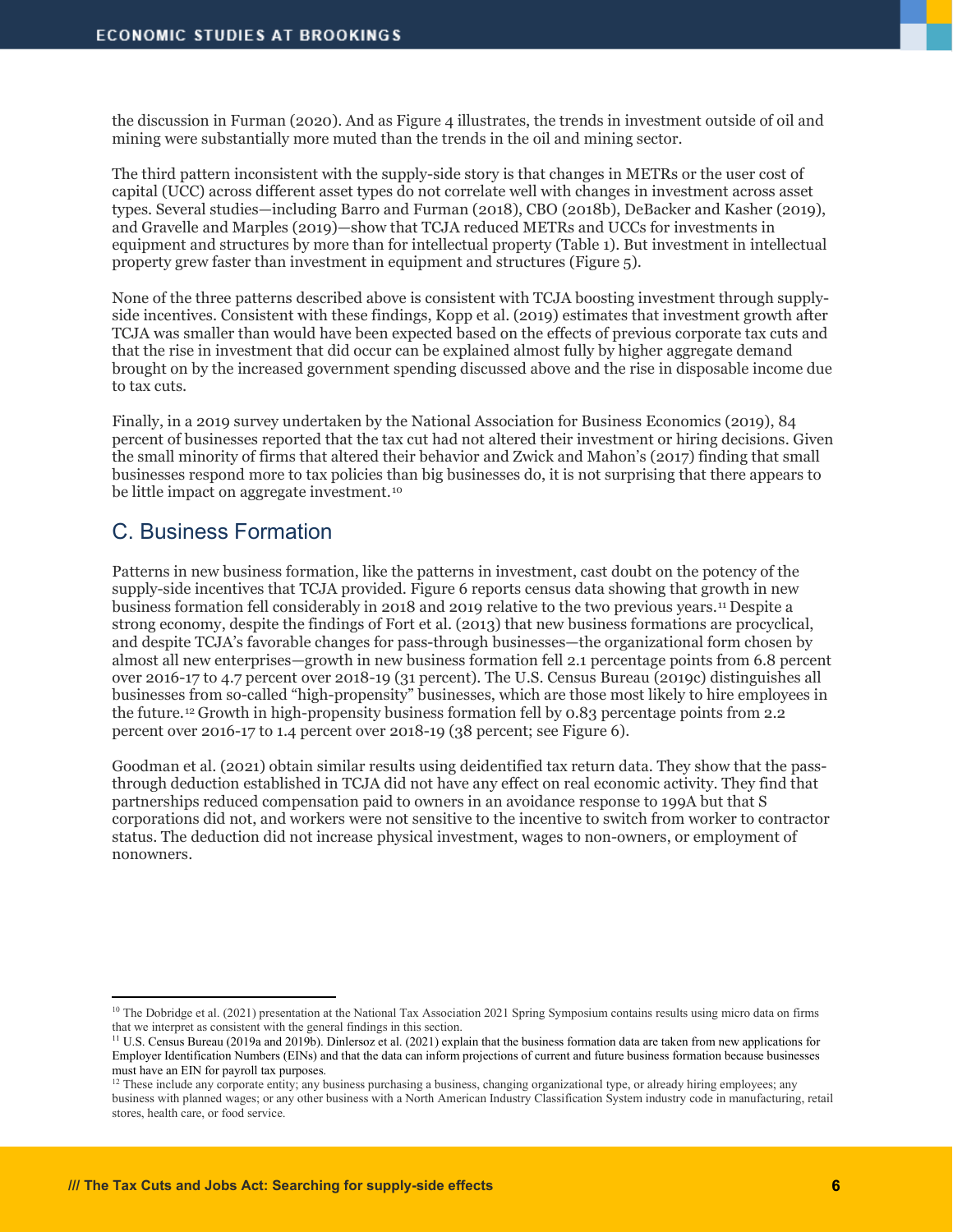## IV. Labor Markets

The Trump administration claimed that the TCJA would provide significant benefits to workers. In particular, the Council of Economic Advisers claimed that cutting the corporate tax rate from 35 to 20 would "increase average household income in the United States by, very conservatively, \$4,000 annually," and with "more optimistic estimates… wage boosts [would be] over \$9,000 for the average U.S. household." CEA also predicted that annual *median* household wages would rise by \$3,000 to \$7,000. CEA (2017) also claimed that there would be significant short-term effects, arguing that by repealing the tax on repatriation earnings "U.S. workers would retain 30 percent of the 2016 profits of U.S. firms earned abroad and not currently repatriated."

There is no evidence that any wage response close to these claims occurred in 2018 and 2019, though there was a large increase in repatriations (discussed below). Indeed, the claims themselves stretch the bounds of credibility.[13](#page-6-0) The patterns in the data suggest instead that corporate tax cuts did not help workers very much. This result is consistent with the view that, as corporate market power increases and labor power declines, the share of corporate profits represented by rents (as opposed to normal returns) rises and thus corporate tax cuts will increasingly benefit shareholders rather than wage-earners, as described in Auerbach (2006).

#### A. Wages and employment

Figure 6 shows the growth of various measures of employment and wages in the two years before and after the passage of TCJA. The economy grew faster after TCJA was enacted than had been predicted before TCJA, as noted above, but it was not enough to maintain employment growth. After TCJA was enacted, employment growth slowed. Growth in total non-farm employment declined by 0.22 percentage points. Growth in the employment-to-population ratio among prime-age (25-54) individuals declined by 0.08 percentage points.

Employment levels were approaching historically high levels when TCJA passed, so the slowdown in employment growth may have been a product of marginal employment gains being more difficult to achieve as the economy approaches full employment. But if that is the case, it is hard to explain why growth in real median earnings of all wage and salary employees *fell* by 0.21 percentage points.[14](#page-6-1) If employment growth slowed because the labor market was tightening, one would have expected wage growth to rise, not fall.

An alternative measure of wages did rise faster after TCJA than before. Growth in the employer cost index (ECI) for wages and salaries increased by 0.56 percentage points. The ECI measures mean rather than median wages. Faster mean wage growth combined with slower median wage growth suggests that the ECI change was driven by trends for high-income workers and that low- and middle-income workers did not experience increases in wage growth.

#### B. Bonuses

After TCJA was enacted and before the end of 2017, several corporations gave their employees bonuses. The bonuses were well-publicized but small. They averaged about \$225 per worker at firms reporting taxcut related bonuses (Tankersley and Phillips (2018)). In aggregate, they totaled \$4.4 billion, about \$28 per employee in the population (Gravelle and Marples (2019)). This figure represents 0.05 percent of the annual aggregate wage bill in 2019 (\$9.3 trillion), 3.3 percent of the 2018 tax cut for corporations (\$135 billion), and 0.6 percent of the increase in repatriated funds from 2017 to 2018.[15](#page-6-2)

<span id="page-6-0"></span><sup>&</sup>lt;sup>13</sup> For example, as Furman (2017) points out, the claim that wages would rise by \$4,000 to \$9,000 implies that workers bear between 137 percent and 275 percent of the corporate tax, which is an order of magnitude greater than estimates by Nunns (2012), JCT (2013), and CBO (2018d). <sup>14</sup> Real median earnings are "usual weekly earnings" measured on a quarterly basis.

<span id="page-6-2"></span><span id="page-6-1"></span><sup>&</sup>lt;sup>15</sup> Bureau of Economic Analysis, National Income and Product Accounts, Table 2.2B, "Wages and Salaries by Industry," and Table 4.1, "U.S. International Transactions in Primary Income." The Council of Economic Advisers (2019) reports that 645 companies "offered bonuses or increased retirement contributions," in the time period since the TCJA was enacted. They claim that such changes affected six million people,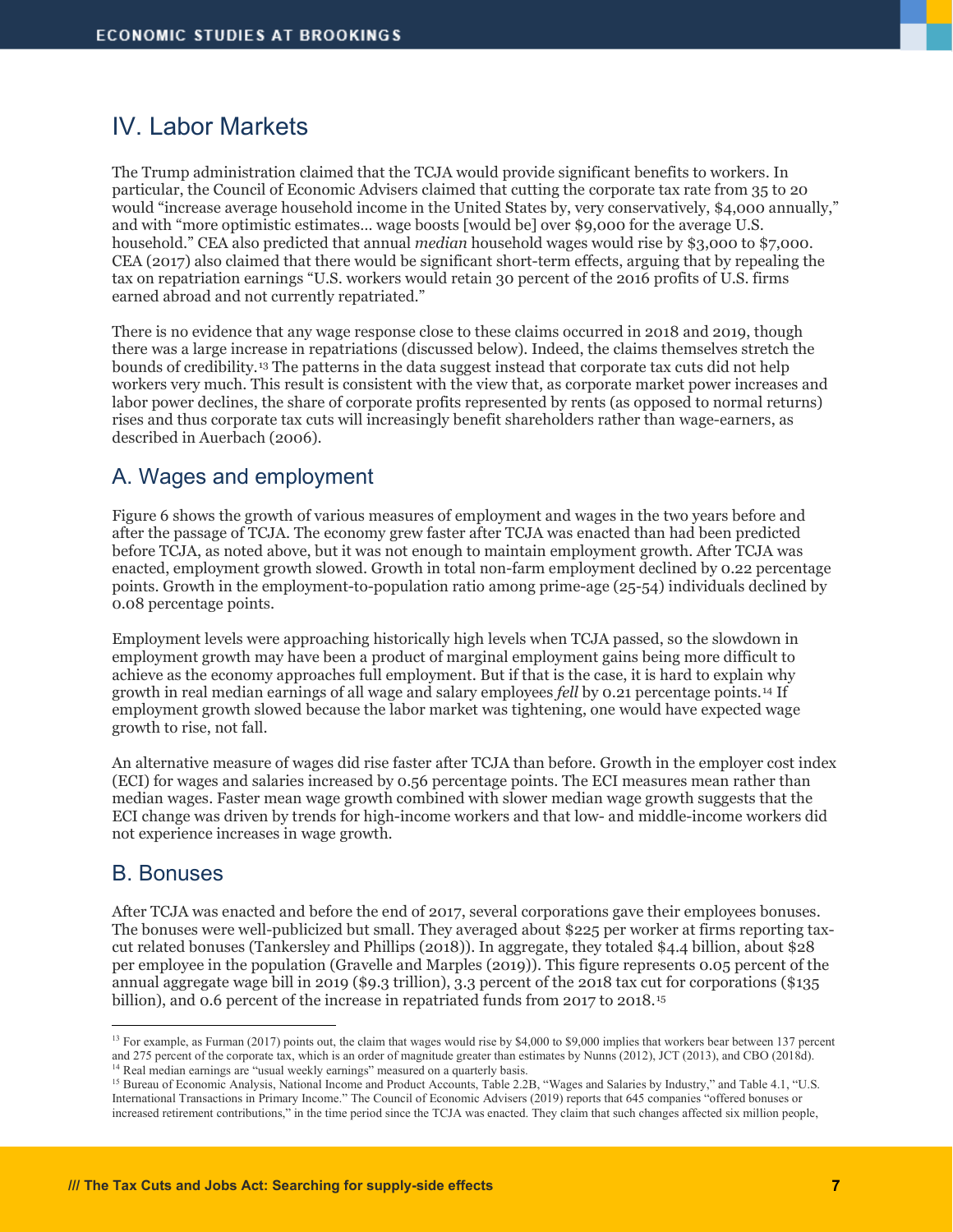The companies that gave bonuses were more likely to have received larger tax cuts under TCJA and thus benefitted disproportionately from deducting worker compensation in 2017 under higher pre-TCJA tax rates, rather than in 2018. Companies that gave bonuses were also more likely to have contributed to Republican PACs than Democratic ones, as shown by Hanlon, Hoopes, and Slemrod (2018), and Rosenthal (2019). In short, the bonuses are most charitably considered tax avoidance and less charitably considered, in the words of AEI economist Alan Viard (2019), "a public relations gimmick."

## V. International effects

A major purpose of TCJA, as evidenced by Council of Economic Advisers (2017, 2018), was to encourage businesses to locate more of their real activity and profits in the United States. To accomplish this goal, TCJA reduced the corporate tax rate to 21 percent, created a territorial system (with deemed repatriation of previously accumulated but unrepatriated foreign profits) and enacted GILTI, BEAT, and FDII provisions. Evidence suggests, however, that any decline in profit shifting was small. A substantial rise in repatriations led principally to increased corporate share repurchases rather than higher domestic investment or wages.

### A. Profit shifting

Figure 7, taken from Clausing (2020a), shows the share of U.S. multinational corporation profits reported in seven major tax havens around the world.[16](#page-7-0) That share rose steadily from 2000 to 2014. Since then, it has leveled off as a share of U.S. GDP. As a share of corporate profits, it rose through 2017, when it reached over 65 percent and then leveled off in 2018 and 2019 at its 2015 level of about 60 percent. That is, depending on the measure used there may have been a small reduction in aggregate profit shifting after TCJA was enacted.

Similar patterns—that is, a small reduction or no change in profit shifting—can be gleaned from several other sources. First, evidence from pharmaceutical firms and technology companies is particularly germane. Firms in these industries often paid very low effective tax rates before TCJA because they were able to shift profits out of the country to a remarkable degree. But TCJA generated at best only small reductions in profit shifting for each type of firm. The foreign share of worldwide profits for the 10 largest U.S. pharmaceutical companies hovered around 78 percent in the three most recent pre-TCJA years and fell only slightly—to 75 percent—by 2019.[17](#page-7-1) Sullivan (2021) shows that seven of the 10 largest pharma companies increased the share of their profits held in foreign countries in 2018-2020 compared to 2015- 2017. Likewise, among large American technology corporations foreign profit as a share of worldwide profit fell from 66 percent to 61 percent, though there was substantial heterogeneity across firms.[18](#page-7-2)

These findings suggest at most a small reduction in profit shifting, which should not be surprising. The new international rules reduced but did not eliminate incentives to shift profits. Firms that already had existing avoidance systems in place may well have chosen to continue their previous patterns. In addition,

with the average bonus size of \$1,154. Even if all those changes were due to TCJA, the aggregate amount would only be about \$7 billion, or just 0.08 percent of the 2019 wage bill.

<span id="page-7-0"></span><sup>&</sup>lt;sup>16</sup> These data are disputed by Blouin and Robinson (2020) who argue that they double count foreign income and misattribute the jurisdictions of some of this income. In response, Clausing (2020b) points out problems with the data and results from Blouin and Robinson and shows that additional data sources are consistent with her view of the magnitude of profit-shifting. 17 The figure skyrocketed to 89 percent in 2020.

<span id="page-7-2"></span><span id="page-7-1"></span><sup>&</sup>lt;sup>18</sup> Sullivan (2020b). Sullivan (2020a) reports that data from 10-K reports from 33 major corporations suggest a small reduction in profit shifting in 2018 and 2019 relative to earlier years: 67 percent of world-wide profits were reported in foreign jurisdictions in the three years before TCJA compared to 61 percent in 2018 and 2019. Two caveats are relevant, however: there is considerable variation across companies and there is almost no net change in location of profits (62 percent foreign before TCJA compared to 60 percent after TCJA) after removing firms that had one-time special events right around TCJA An alternative source, Commerce department data covering all U.S. firms, but only through 2018, are consistent with the view that TCJA slowed the growth of profit shifting, but foreign profits still grew at a faster rate than domestic profits in 2018.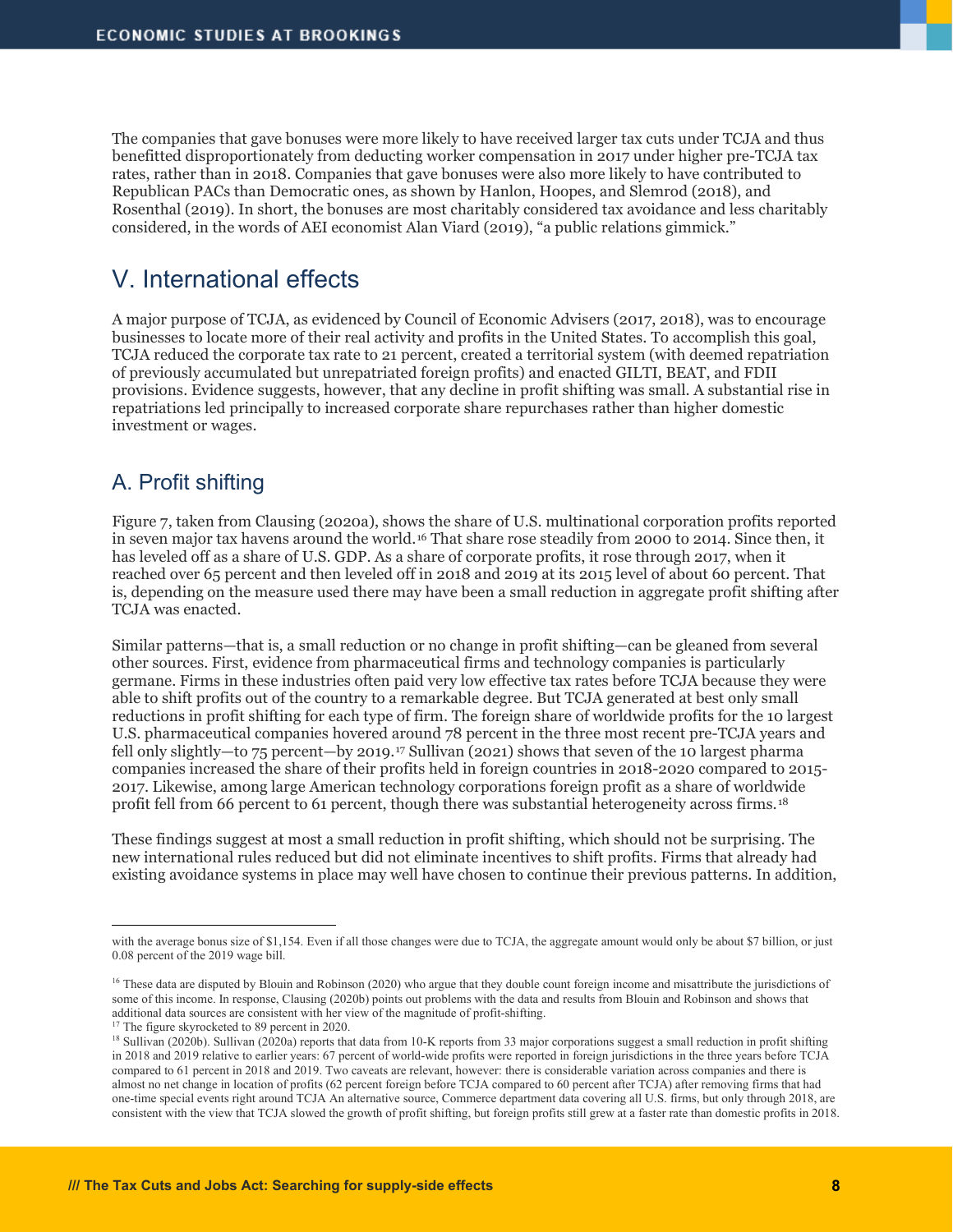the new provisions in TCJA–GILTI and FDII in particular–may have inadvertently encouraged profit shifting, as we explain in Gale and Haldeman (2021).

Consistent with these concerns, U.S. multinational corporations increased their foreign capital expenditures since the TCJA was enacted. But—as shown in Beyer et al. (2019) and Rosenthal (2020) foreign investment in the United States did not rise.

#### B. Repatriations and buybacks

TCJA's advocates expected that moving to a territorial system would unleash a torrent of repatriated funds that would then generate increased domestic investment and higher wages. TCJA did result in a major increase in repatriated funds at the beginning of 2018, and though they declined somewhat later in the year, repatriations remained elevated relative to pre-TCJA levels through 2019. The lack of impact on investment and wages is discussed above.[19](#page-8-0) Instead, the data suggest that much of the repatriated funds financed stock repurchases, as discussed by Gravelle and Marples (2019). The rise in repurchases helped firms avoid taxes that would otherwise have been due had the funds been paid out as dividends, as Hemel and Polsky (2019) illustrate. In 2018 and 2019, real annual repatriated funds rose by \$470 billion compared to their average in 2010-17. The increase in stock buybacks, \$282 billion per year, relative to the 2016-17 average thus accounted for about 60 percent of the increase in repatriated funds.

#### C. Inversions

Another claim (Holtz-Eakin (2020)) is that the law would reduce corporate inversions—the practice of American companies moving their headquarters abroad for tax reasons. By reducing the corporate tax rate and making other changes, TCJA certainly reduced the incentive to invert, and there have been no major corporate inversions since TCJA was enacted. But it is also the case that there were no major inversions in 2017, after a second round of Obama-era regulations designed to curb the practice took effect but before TCJA.[20](#page-8-1) Of course it might be possible that there would have been inversions after 2017 in the absence of TCJA, but the major decline appears to have happened before the law was enacted.

## VI. Conclusion

TCJA was advocated as a way to increase tax-based supply-side incentives that could boost the economy. Discerning the short-term impact on GDP is difficult. But TCJA clearly reduced federal revenues significantly and several pieces of evidence suggest that TCJA's supply-side incentives had little effect on investment, wages, or profit-shifting. As discussed in Auerbach (2006), Clausing (2019) and Kopp et al. (2019), the insensitivity of aggregate investment to tax incentives may be due in part to a rise in economic uncertainty or to increasing market power of big businesses in the economy. But the U.S. Census Bureau (2019) data on business formation and the Goodman et al. (2021) results on the effects of the passthrough deduction imply that the insensitivity of business choices to taxes appears to hold at the business start-up level, too.

The major caveat to our work is that the results are short-term and based on aggregate data. Ultimately, research using micro data (perhaps along the lines of Cummins, Hassett, and Hubbard (1995) or Zwick and Mahon (2017)) will extend our understanding of the impact of TCJA. But the COVID pandemic may make research into longer-term effects of TCJA difficult.

<span id="page-8-0"></span><sup>&</sup>lt;sup>19</sup>The lack of investment or wage response and the boost to buy backs is not surprising, given that many large U.S. companies were already holding substantial amounts of cash before TCJA, indicating that investment was not constrained by cash-flow constraints. In addition, it is worth noting that "repatriation" refers only to the recognition of the funds by the parent corporation for tax purposes. It does not imply that the funds

<span id="page-8-1"></span>were not already being used to help the American economy.<br><sup>20</sup> CBO (2017b), and Gravelle and Marples (2019). Because inversions are large and infrequent events, they are best tracked through news stories. Bloomberg (2017) kept a tally but ceased updating at the beginning of 2017. Marples and Gravelle (2019) argue that the Obama-era regulations succeeded in curbing the practice before TCJA was introduced.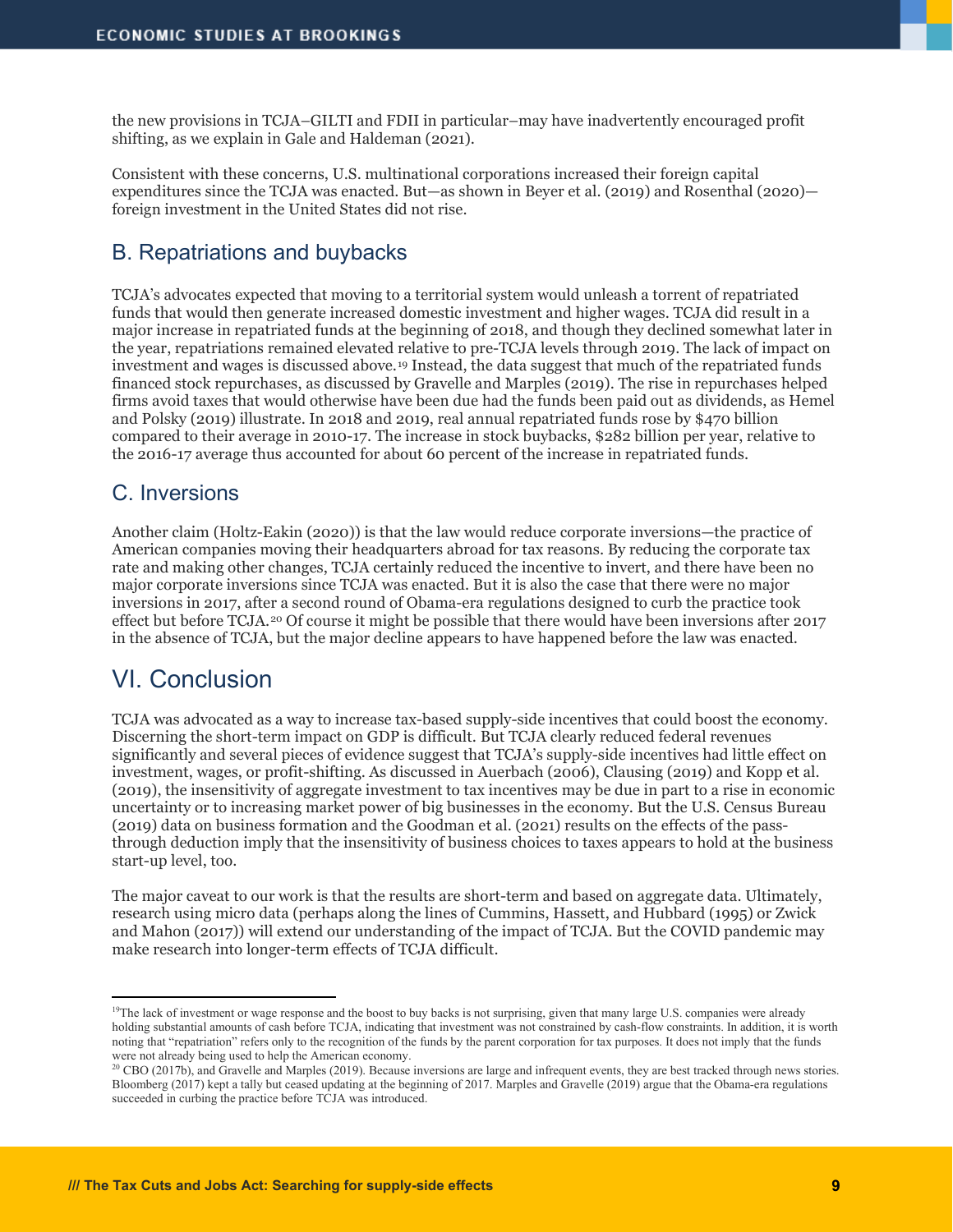#### REFERENCES

- Abel, Andrew B., 1983. "Optimal Investment Under Uncertainty." *American Economic Review* 73(1), 228–33.
- American Enterprise Institute, 2019. "Trump's Tax Reform Happened, Now What?" Blog Series, Aparna Mathur(ed.), American Enterprise Institute, Washington, DC.
- Arnon, Alexander, 2019. "The Price of Oil is Now a Key Driver of Business Investment." Penn Wharton Budget Model, Philadelphia, PA.
- Auerbach, Alan J., 1989. "Tax Reform and Adjustment Costs: The Impact on Investment and Market Value." *International Economic Review* 30(4), 939-62
- Auerbach, Alan J., 2006. "Who Bears the Corporate Tax? A Review of What We Know." In J. Poterba, (ed.), *Tax Policy and the Economy*, vol. 20, 1–40. MIT Press, Cambridge, MA.
- Auerbach, Alan J., 2018. "Measuring the Effects of Corporate Tax Cuts." *Journal of Economic Perspectives* 32(4), 97 – 120.
- Bar-Ilan, Avner., and William C. Strange, 1996. "Investment Lags." *American Economic Review* 86(3), 610–22.
- Barro, Robert J., and Jason Furman, 2018. "The Macroeconomic Effects of the 2017 Tax Reform." *Brookings Papers on Economic Activity* Spring 2018, 257 – 345.
- Beyer, Brooke, Jimmy F. Downes, Mollie E. Mathis, and Eric T. Rapley, 2019. "The Effect of the Tax Cuts and Jobs Act of 2017 on Multinational Firms' Capital Investment: Internal Capital Market Frictions and Tax Incentives." Working Paper, UNC Tax Center. University of North Carolina Kenan-Flagler Business School, Chapel Hill, NC.
- Bloomberg, 2017. "Tracking Tax Runaways." [https://www.bloomberg.com/graphics/tax-inversion](https://www.bloomberg.com/graphics/tax-inversion-tracker/)[tracker/](https://www.bloomberg.com/graphics/tax-inversion-tracker/)
- Blouin, Jennifer, and Leslie A. Robinson, 2020. "Double Counting Accounting: How Much Profit of Multinational Enterprises is Really in Tax Havens?" Working Paper.
- Bryan, Bob, 2018. "Treasury Secretary Steve Mnuchin Doubled Down on a Claim about the Tax Bill that Almost Every Independent Group Says is Wrong." *Business Insider*, August 28.
- Caballero, Ricardo J., 1991. "On the Sign of the Investment Uncertainty Relationship." *American Economic Review* 81(1), 279–88.
- Campbell, Jeffrey R., Filippo Ferroni, Jonas D. M. Fisher, and Leonardo Melosi, 2019. "The Macroeconomic Effects of the 2018 Bipartisan Budget Act." *Economic Perspectives* 43(2).
- Clausing, Kimberly, 2019. "The Tax Cuts and Jobs Act Was Never About Workers." *AEIdeas*, October 15. Clausing, Kimberly, 2020a. "Profit Shifting Before and After the Tax Cuts and Jobs Act." Working Paper. Clausing, Kimberly, 2020b. "How Big is Profit Shifting?" Working Paper.
- Congressional Budget Office, 2017a. "An Update to the Budget and Economic Outlook: 2017 to 2027." Congressional Budget Office, Washington, DC.
- Congressional Budget Office, 2017b. "An Analysis of Corporate Inversions." Congressional Budget Office, Washington, DC.
- Congressional Budget Office, 2018a. "The Budget and Economic Outlook: 2018 to 2028." Congressional Budget Office, Washington, DC.
- Congressional Budget Office, 2018b. "Tax Parameters and Effective Marginal Tax Rates." Supplement to the Budget and Economic Outlook: 2018 to 2028, Congressional Budget Office, Washington, DC.
- Congressional Budget Office, 2018c. "Revenue Projections." Supplement to the Budget and Economic Outlook: 2018 to 2028, Congressional Budget Office, Washington, DC.
- Congressional Budget Office, 2018d. "The Distribution of Household Income and Federal Taxes, 2014." Congressional Budget Office, Washington, DC.
- Congressional Budget Office, 2020a. "Historical Budget Data Supplement to The Budget and Economic Outlook: 2020 to 2030." Congressional Budget Office, Washington, DC.
- Congressional Budget Office, 2020b. "History and Projections for Key Economic Variables: January 2020." Congressional Budget Office, Washington, DC.
- Council of Economic Advisers, 2017. *Corporate Tax Reform and Wages: Theory and Evidence*. Executive Office of the President of the United States, Washington, DC.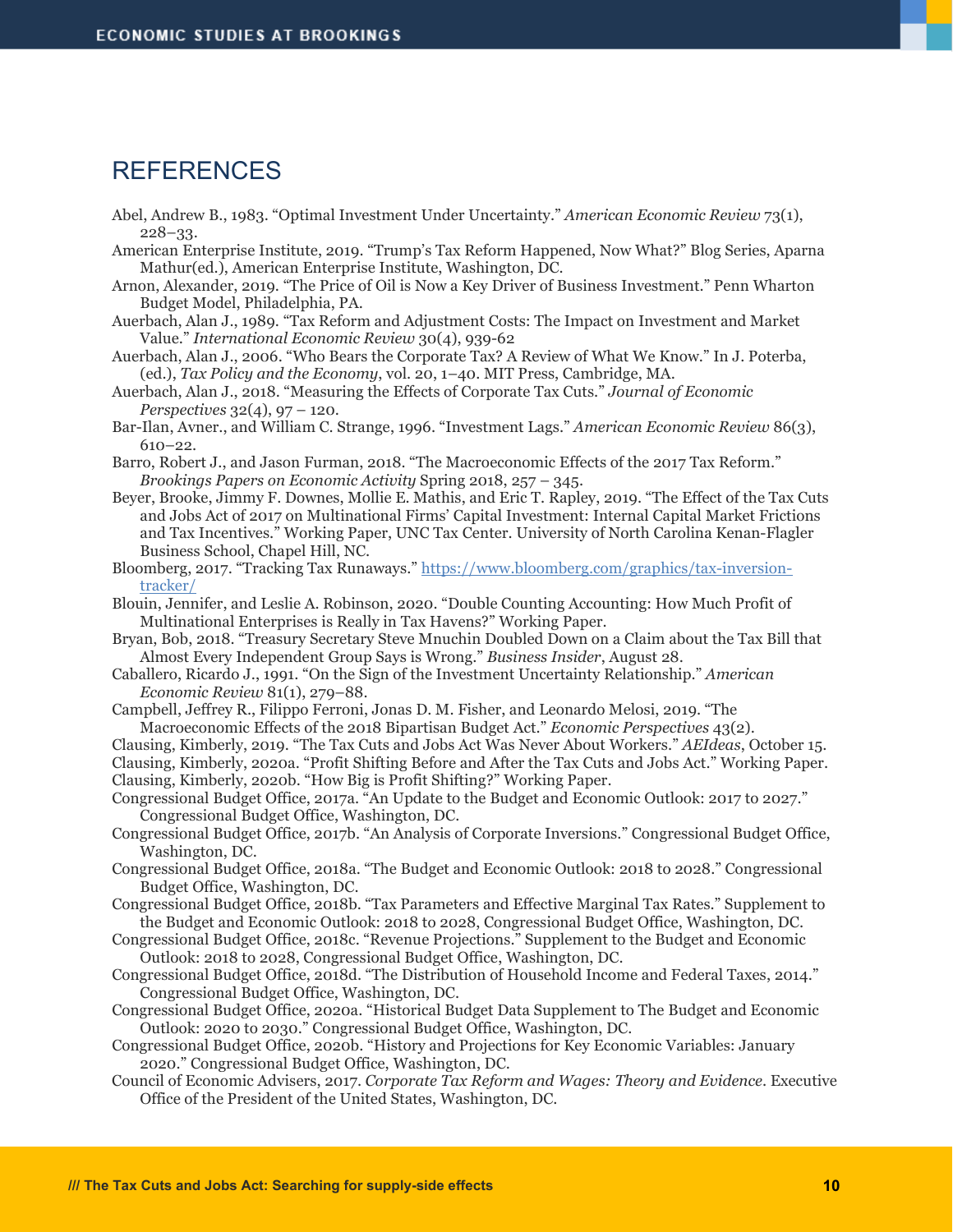- Council of Economic Advisers, 2018. "Economic Report of the President." Executive Office of the President of the United States, Washington, DC.
- Council of Economic Advisers, 2019. "Economic Report of the President." Executive Office of the President of the United States, Washington, DC.
- Cummins, Jason G., Kevin A. Hassett, and R. Glenn Hubbard, 1995. "Have Tax Reforms Affected Investment?" In James M. Poterba, (ed.), *Tax Policy and the Economy,* vol. 9, 131 – 149. MIT Press, Cambridge, MA.

DeBacker, Jason, and Roy Kasher, 2018. "Effective Tax Rates on Business Investment Under the Tax Cuts and Jobs Act." AEI Economic Perspectives, American Enterprise Institute,

Washington, DC.

- Christine Dobridge, Patrick Kennedy, Paul Landefeld, and Jacob Mortenson, 2021. "The TCJA, Firm Investment, and Workers' Earnings." Presentation, National Tax Association Spring Symposium.
- Dinlersoz, Emin, Timothy Dunne, John Haltiwanger, and Veronika Penciakova, 2021. "Business Formation: A Tale of Two Recessions." Working Paper CES-21-01, U.S. Census Bureau, Washington, DC.
- Fort, Teresa C., John Haltiwanger, Ron S. Jarmin, and Javier Miranda, 2013. "How Firms Respond to business Cycles: The Role of Firm Age and Firm Size." NBER Working Paper 19134, National Bureau of Economic Research, Cambridge, MA.

Fried, Daniel, 2019. "The Effects of Tariffs and Trade Barriers in CBO's Projections." August 22, Congressional Budget Office, Washington, DC.

- Furman, Jason, 2017. "No, the GOP Tax Plan Won't Give You a \$9,000 Raise." *Wall Street Journal*, October 22.
- Furman, Jason, 2020. "Prepared Testimony for the Hearing 'The Disappearing Corporate Income Tax.'" Testimony Before the U.S. House of Representatives Committee on Ways and Means, February 11, United States Congress, Washington, DC.
- Gale, William G., and Claire Haldeman, 2021. "Taxing Business Under the Tax Cuts and Jobs Act." *Tax Notes*, forthcoming.
- Gale, William G., Hilary Gelfond, Aaron Krupkin, Mark J. Mazur, and Eric Toder, 2019. "Effects of the Tax Cuts and Jobs Act: A Preliminary Analysis." *National Tax Journal* 71(4), 589 – 612.
- Goodman, Lucas, Katherine Lim, Bruce Sacerdote, and Andrew Whitten, 2021. "How Do Business Owners Respond to a Tax Cut? Examining the 199A Deduction for Pass-through Firms." NBER WP 28680, National Bureau of Economic Research, Cambridge, MA.
- Gravelle, Jane G., and Donald J. Marples, 2019. "The Economic Effects of the 2017 Tax Revision: Preliminary Observations." Congressional Research Service, Washington, DC.
- Hanlon, Michelle, Jeffrey L. Hoopes, and Joel Slemrod, 2018. "Tax Reform Made Me Do It!" NBER WP 25283, National Bureau of Economic Research, Cambridge, MA.
- Hemel, Daniel J., and Gregg D. Polsky, 2019. "There's a Problem with Buybacks, But It's Not What Senators Think." *Tax Notes*, February 18.
- Holtz-Eakin, Douglas, 2020. "Testimony on: The Disappearing Corporate Income Tax." United States House of Representatives Committee on Ways and Means, February 11, United States Congress, Washington, DC.
- International Monetary Fund, 2018. "Brighter Prospects, Optimistic Markets, Challenges Ahead." World Economic Outlook Update, International Monetary Fund, Washington, DC.
- Joint Committee on Taxation, 2013. "Modelling the Distribution of Taxes on Business Income." JCX-14- 13, US Congress, Washington, DC.
- Joint Committee on Taxation, 2017. "Estimated Budget Effects of the Conference Agreement for H.R. 1, the 'Tax Cuts and Jobs Act.'" JCX-67-17, US Congress, Washington, DC.
- Joint Committee on Taxation, 2020. "Corporate Tax Receipts and Corporate Tax Liability." JCX-4R-20, US Congress, Washington, DC.
- Kopp, Emanuel, Daniel Leigh, Susanna Mursula, and Suchanan Tambunlertchai, 2019. "U.S. Investment Since the Tax Cuts and Jobs Act of 2017." Working Paper, International Monetary Fund, Washington, DC.

Mathur, Aparna, 2019. "Don't Give Up on the Tax Cuts and Jobs Act Just Yet." *AEIdeas*, September 16.

Marples, Donald J., and Jane G. Gravelle, 2019. "Corporate Expatriation, Inversions, and Mergers: Tax Issues." Congressional Research Service, Washington, DC.

Mertens, Karel, 2018. "The Near Term Growth Impact of the Tax Cuts and Jobs Act." Working Paper, Federal Reserve Bank of Dallas, Dallas, TX.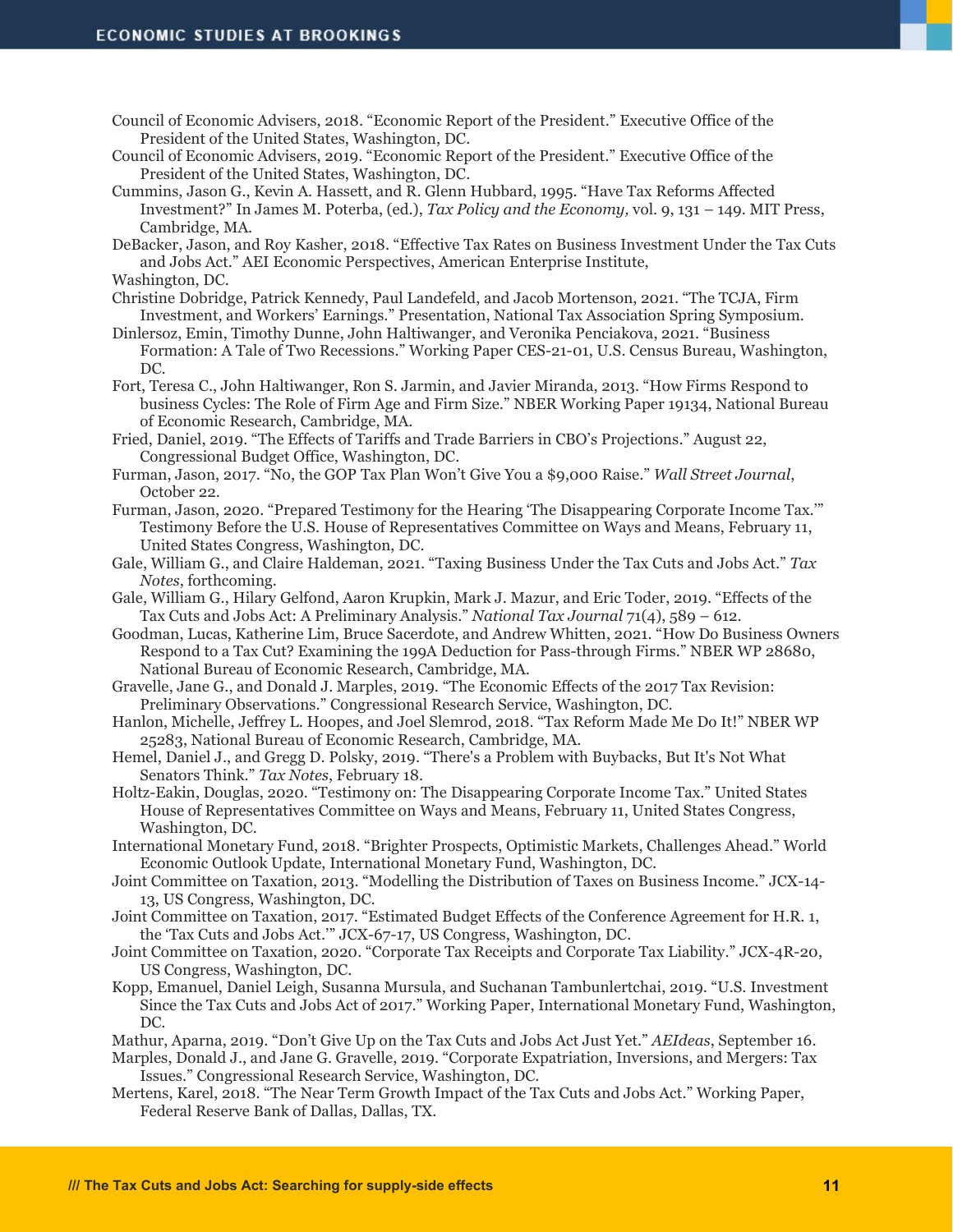- National Association of Business Economics, 2019. "Business Conditions Survey: January 2019." National Association of Business Economics, Washington, DC.
- Nunns, Jim, 2012. "How TPC Distributes the Corporate Income Tax." Urban-Brookings Tax Policy Center, Washington, DC.

Page, Benjamin R., and William G. Gale, 2018. "CBO Estimates Imply That TCJA Will Boost Incomes for Foreign Investors But Not For Americans." *Tax Vox*, May 10.

Page, Benjamin R., Joseph Rosenberg, James R. Nunns, Jeffrey Rohaly, and Daniel Berger, 2017. "Macroeconomic Analysis of the Tax Cuts and Jobs Act." Tax Policy Center, Washington, DC.

Penn-Wharton Budget Model, 2017. "The Tax Cuts and Jobs Act, as Reported by the Conference Committee (12/15/17): Static and Dynamic Effects on the Budget and the Economy." University of Pennsylvania, Philadelphia, PA.

Rosenthal, Steven M., 2019. "Post TCJA Bonuses Were Mostly a Timing Shift, Not A Boost In Long-Term Worker Pay." *Tax Vox*, July 16.

Rosenthal, Steven M., 2020. "Did TCJA's Corporate Rate Cuts Work As Promised? No Signs Yet." *Tax Vox*, February 19.

- Rubin, Richard, and Theo Francis, 2020. "Did the U.S. Tax Overhaul Do What It Promised?" *Wall Street Journal*, January 4.
- S&P Dow Jones Indices, 2014. "S&P 500 Stock Buybacks Up 19% in 2013." Cision, PR Newswire, March 26.
- S&P Dow Jones Indices, 2018. "S&P 500 Q4 2017 Buybacks Rose 6.0% to \$137.0 Billion; Full-Year 2017 Fell 3.2% to \$519.4 Billion." Cision, PR Newswire, March 21.
- S&P Dow Jones Indices, 2021. "S&P 500 Buybacks Increase 28.2% in Q4 2020 from Q3 2020; Full Year 2020 down 28.7% from 2019." Cision, PR Newswire, March 24.
- Slemrod, Joel, 2018. "Is This Tax Reform, or Just Confusion?" *Journal of Economic Perspectives* 32(4),  $73 - 96.$
- Sullivan, Martin, 2020a. "Did the TCJA Take the Profit Out of Profit Shifting?" *Tax Notes*, August 31.
- Sullivan, Martin, 2020b. "The Effect of the TCJA on Big Tech." *Tax Notes*, November 2.
- Sullivan, Martin, 2021."Big Pharma Keeps Profits Outside the U.S." *Tax Notes*, March 8.
- Tankersley, Jim, and Matt Phillips, 2018. "Trump's Tax Cut Was Supposed to Change Corporate Behavior. Here's What Happened." *New York Times*, November 12.
- Tax Foundation, 2017. "Preliminary Details and Analysis of the Tax Cuts and Jobs Act." Special Report No. 241, Tax Foundation, Washington, DC.
- U.S. Census Bureau, 2019a. "Business Applications." Business Formation Statistics, U.S, Census Bureau, Washington, DC.
- U.S. Census Bureau, 2019b. "High Propensity Business Applications." Business Formation Statistics, U.S. Census Bureau, Washington, DC.
- U.S. Census Bureau, 2019c. "Definitions." Business Formation Statistics, U.S. Census Bureau, Washington, DC.

Viard, Alan D., 2019. "The Misdirected Debate About The Corporate Tax Cut." *AEIdeas*, October 11.

Wagner, Alexander F., Richard J. Zeckhauser, and Alexandre Ziegler, 2020. "The Tax Cuts and Jobs Act: Which Firms Won? Which Lost?" NBER WP 27470, National Bureau of Economic Research, Cambridge, MA.

Zandi, Mark, 2017. "US Macro Outlook: A Plan That Doesn't Get It Done." Moody's Analytics, New York, NY

Zwick, Eric, and James Mahon, 2017. "Tax Policy and Heterogeneous Investment Behavior." American Economic Review 107 (1), 217-48.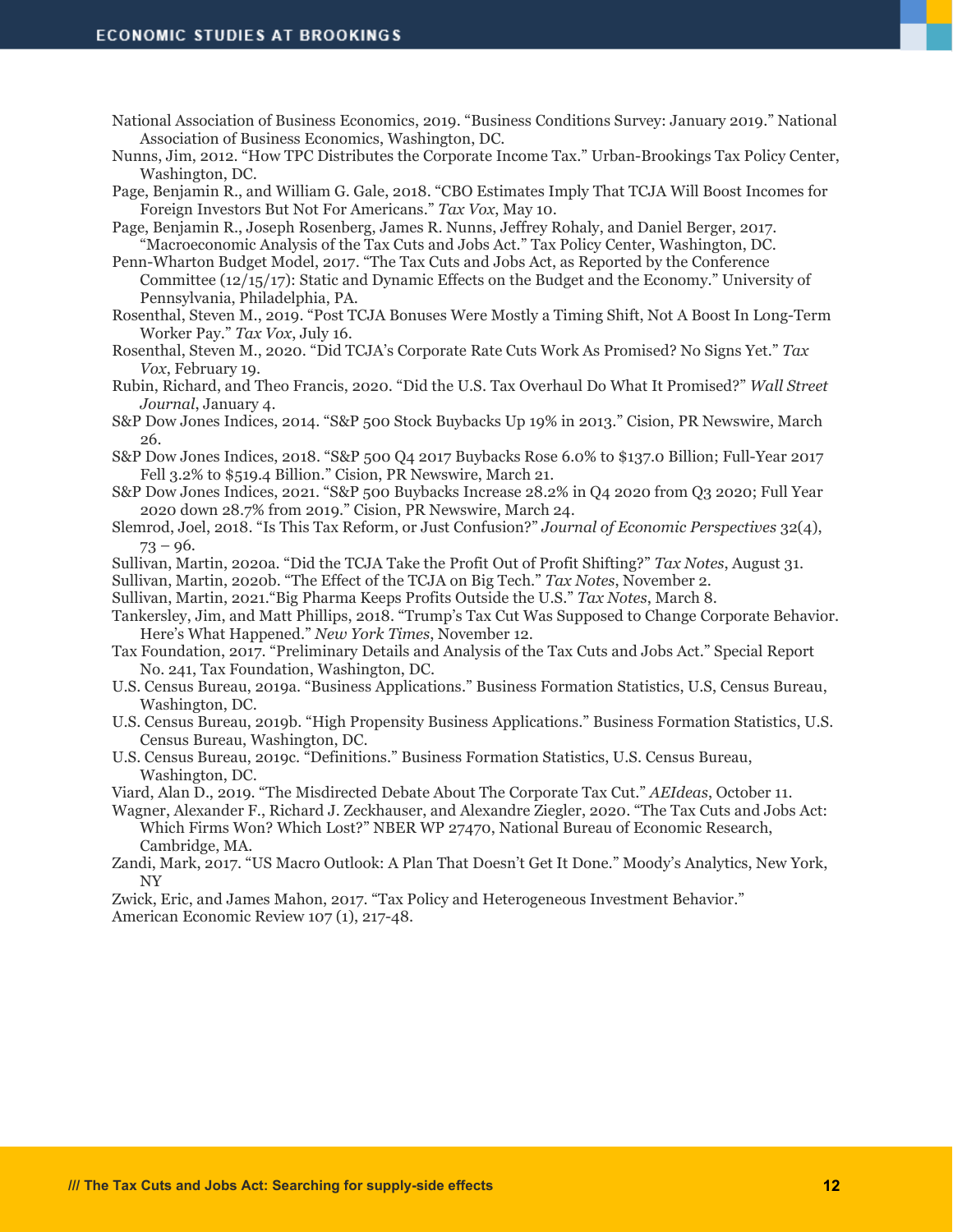## **Figures**



Source: CBO (2017a); CBO (2020a).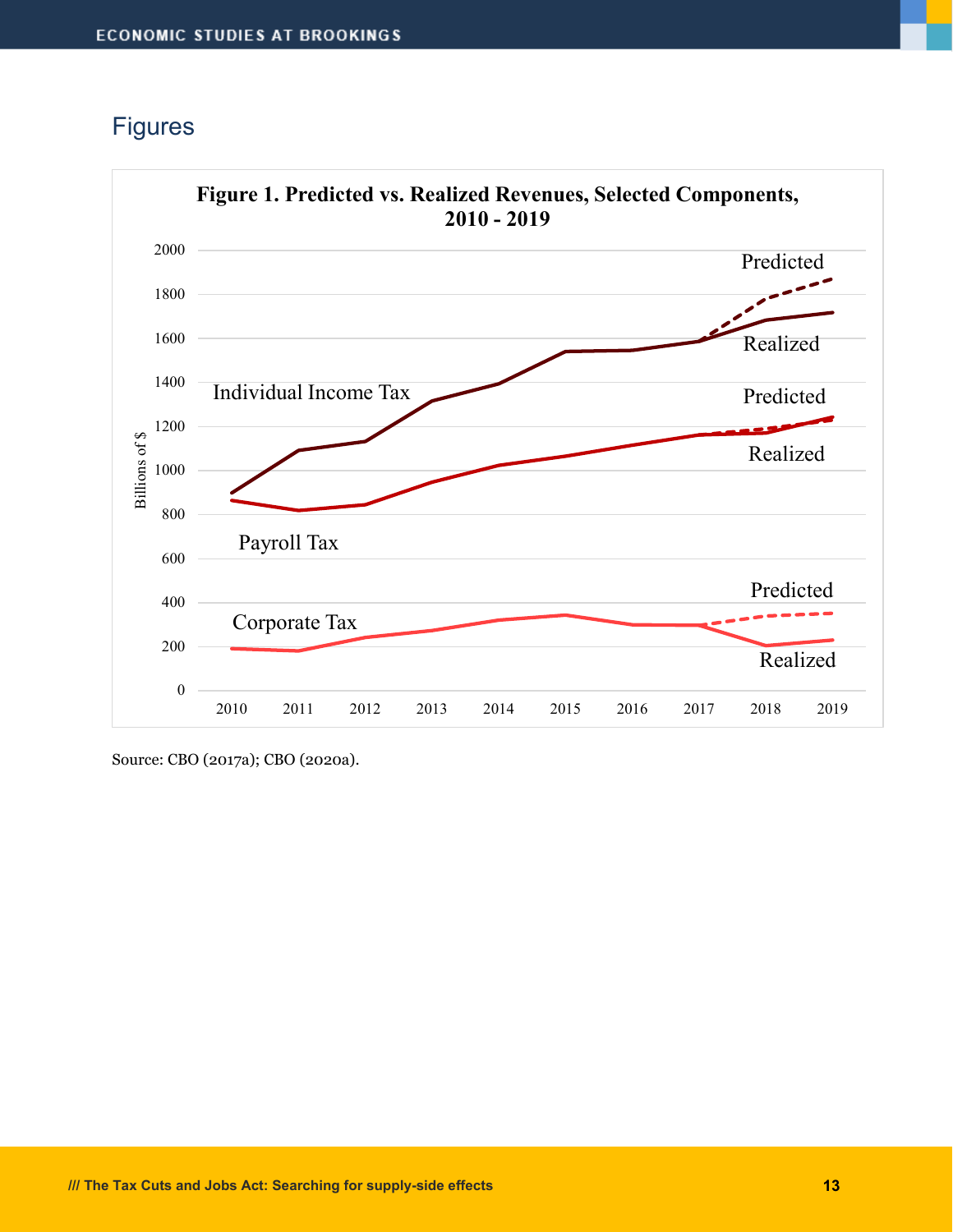

Source: CBO (2020b); Bureau of Economic Analysis, National Income and Product Accounts, Table 2.8.6, "Real Personal Consumption Expenditures by Major Type of Product," Table 5.3.6. "Real Private Fixed Investment by Type, Chained Dollars," and Table 3.10.6, "Real Personal Consumption Expenditures by Major Type of Product."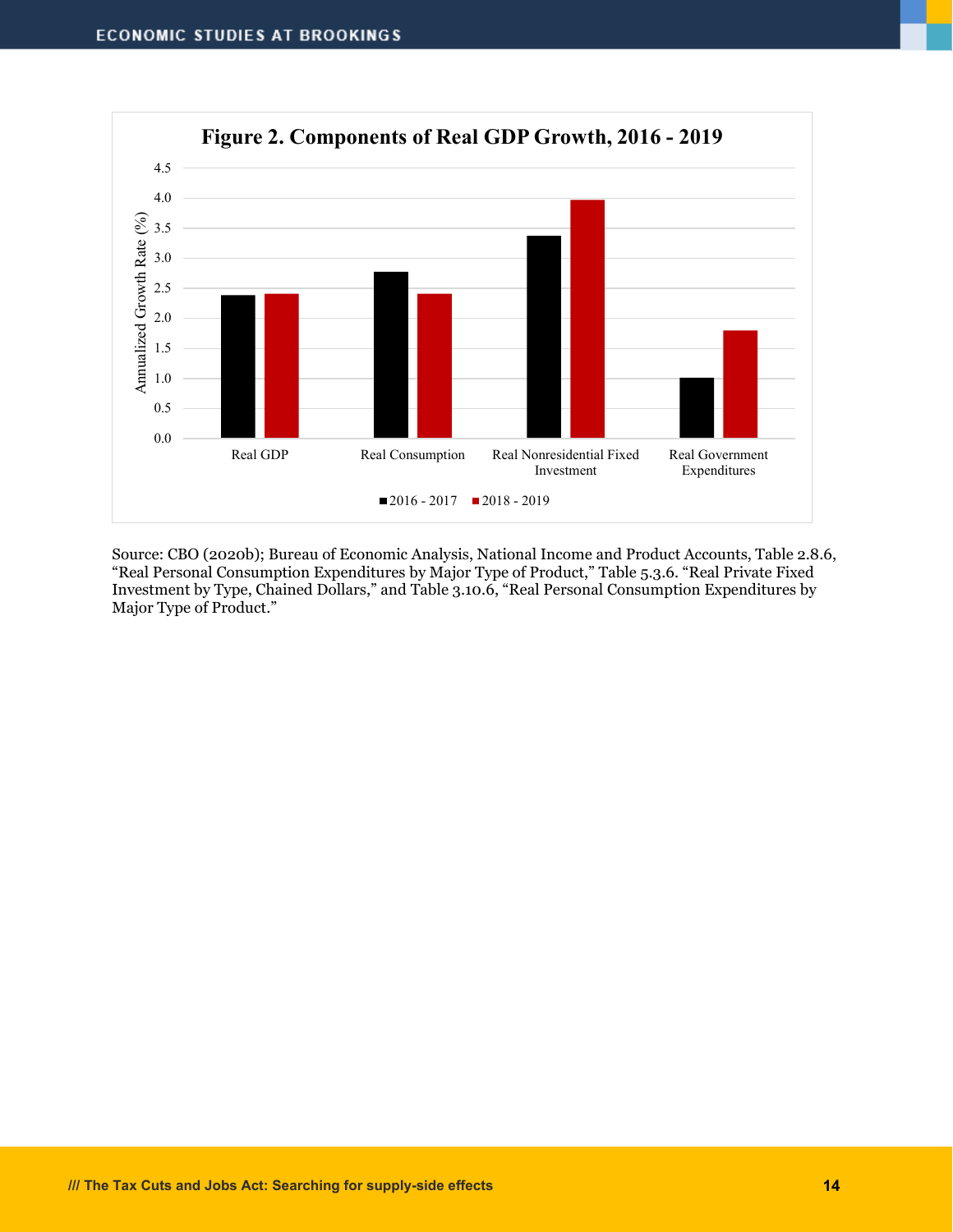

Source: Bureau of Economic Analysis, National Income and Product Accounts, Table 5.3.6. "Real Private Fixed Investment by Type, Chained Dollars."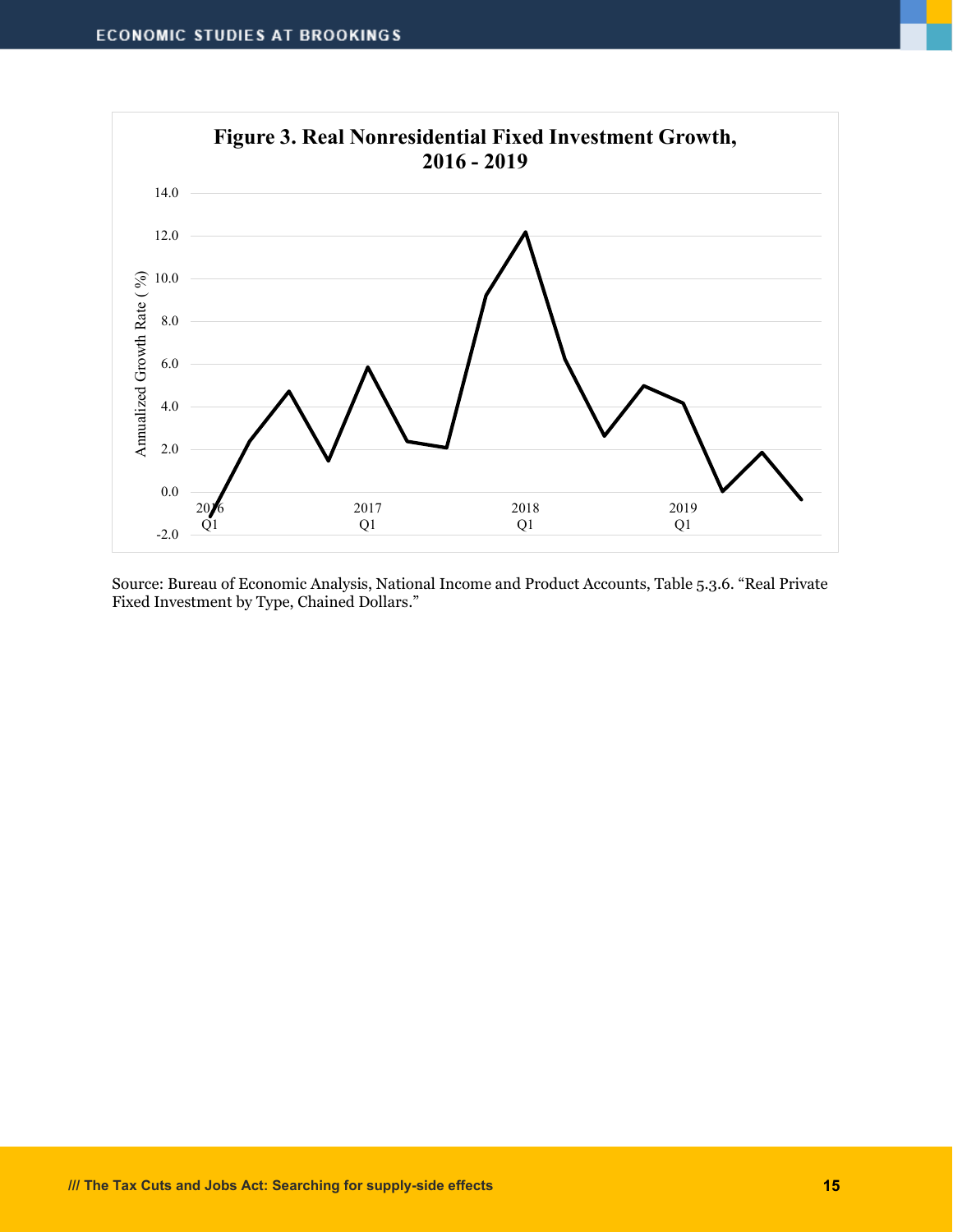



Source: Bureau of Economic Analysis, National Income and Product Accounts, Table 5.3.6. "Real Private Fixed Investment by Type, Chained Dollars," Table 5.5.6. Real Private Fixed Investment in Equipment by Type, Chained Dollars," and authors' calculations.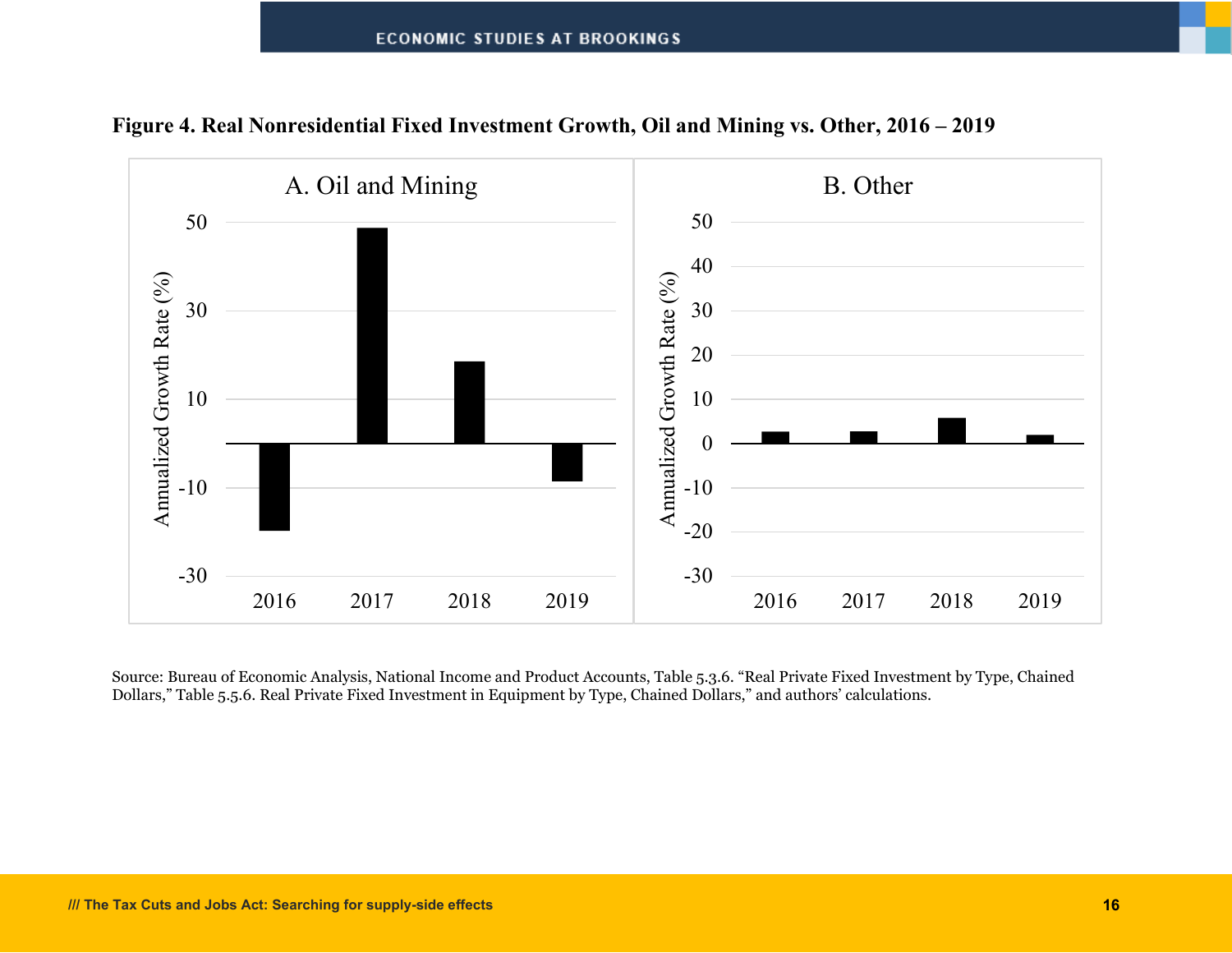

Source: Bureau of Economic Analysis, National Income and Product Accounts, Table 5.3.6. "Real Private Fixed Investment by Type, Chained Dollars."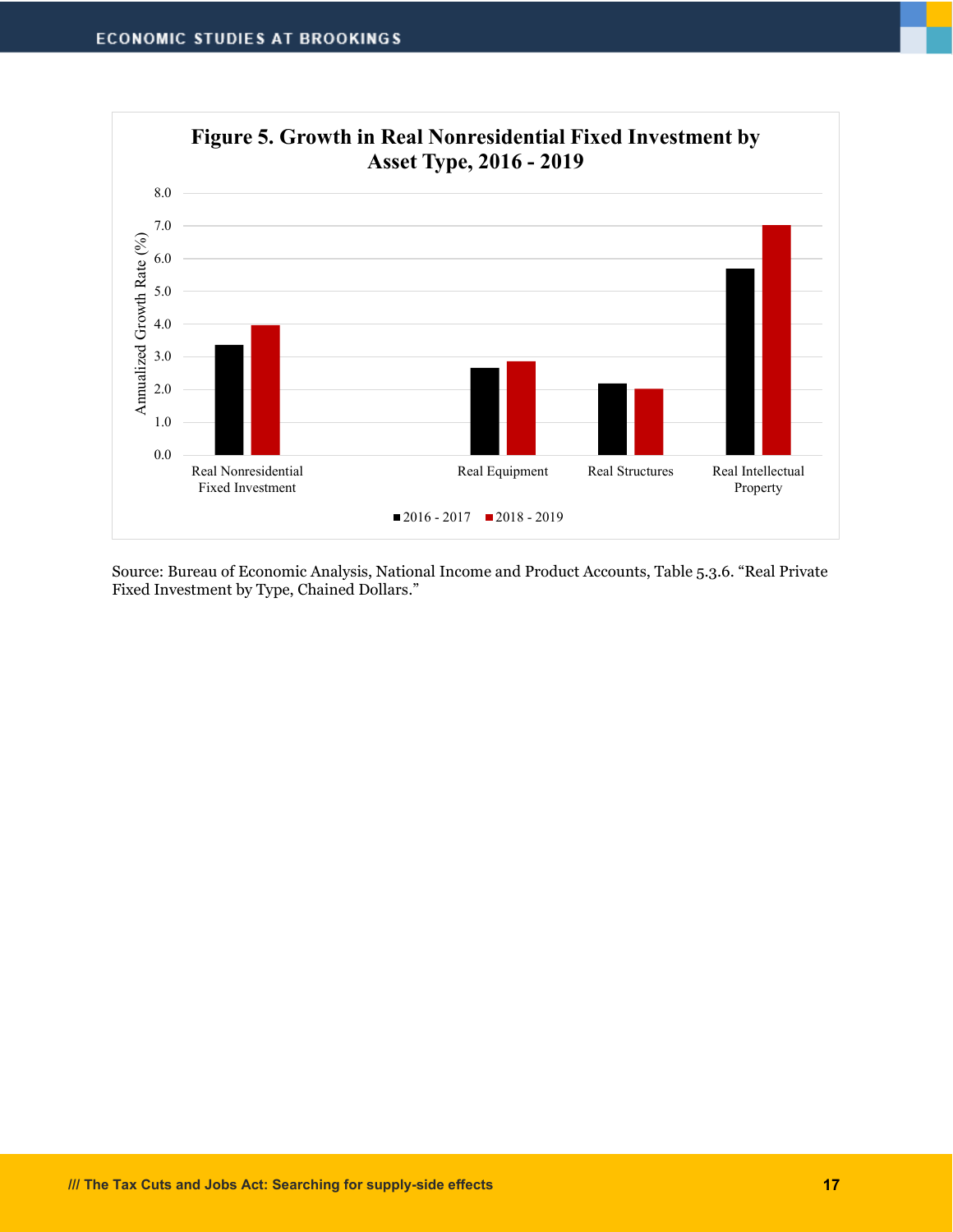

Source: U.S. Census Bureau (2019a, 2019b); Bureau of Labor Statistics, Current Employment and Earnings Tables, Table B-1A, "Employees on Nonfarm Payrolls by Industry Sector and Selected Industry Detail, Seasonally Adjusted;" Bureau of Economic Analysis, Current Population Survey, "Employment-Population Ratio - 25-54 Yrs, Seasonally Adjusted;" Bureau of Labor Statistics, Current Population Survey, "Median Usual Weekly Earnings of Full-Time Wage and Salary Workers by Sex, Quarterly, Seasonally Adjusted;" and Bureau of Labor Statistics, Employment Cost Index Tables, Table 2, "Employment Cost Index for Wages and Salaries, by Occupational Group and Industry: Quarterly, Seasonally Adjusted."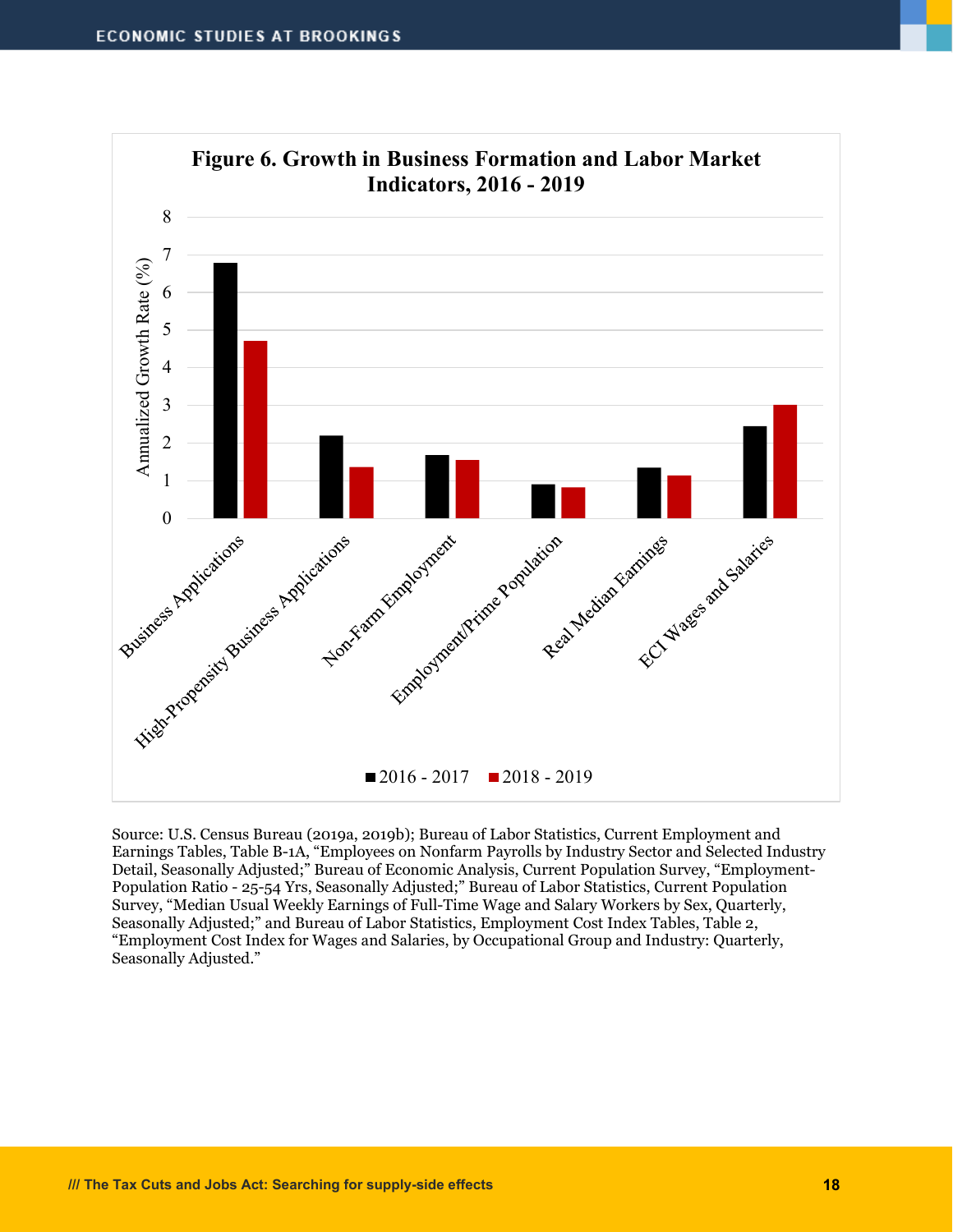

**Figure 7. U.S. Multinational Corporation Foreign Income Claimed in Big Seven Havens, 2000-2019**

Source: Clausing (2020a).

Note: Data are from the Bureau of Economic Analysis. The big seven havens are Bermuda, the Cayman Islands, Ireland, Luxembourg, the Netherlands, Singapore, and Switzerland.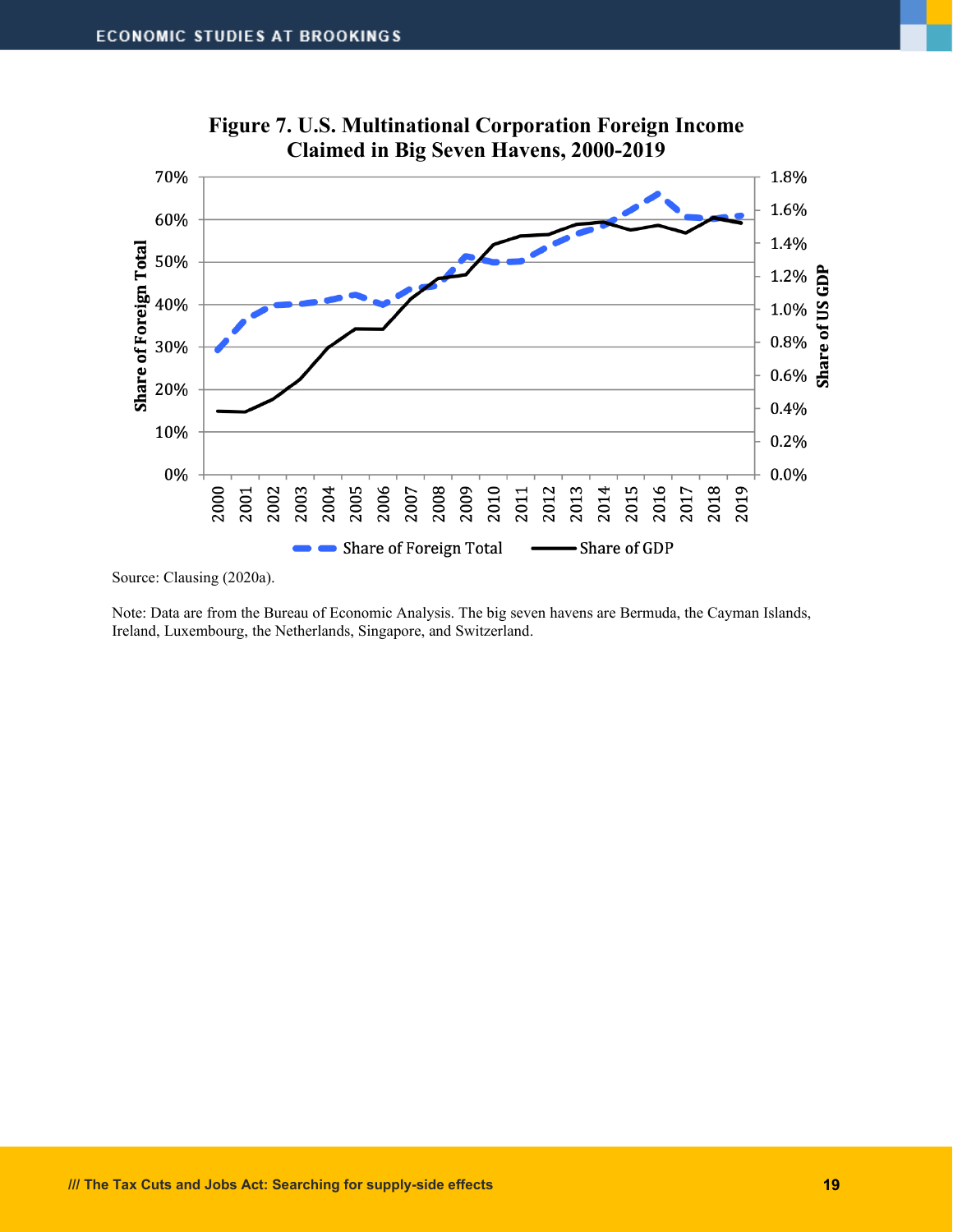#### **Table 1. Change in Costs of Capital Investment After TCJA**

#### **A. Change in Marginal Effective Tax Rates (percentage points)**

|                                                      | <b>All Business</b> |                   |                                        | <b>Corporations</b> |                   |                                 | Pass-throughs |                   |                                        |
|------------------------------------------------------|---------------------|-------------------|----------------------------------------|---------------------|-------------------|---------------------------------|---------------|-------------------|----------------------------------------|
|                                                      | Equipment           | <b>Structures</b> | <b>Intellectual</b><br><b>Property</b> | Equipment           | <b>Structures</b> | Intellectual<br><b>Property</b> | Equipment     | <b>Structures</b> | <b>Intellectual</b><br><b>Property</b> |
| <b>Congressional Budget</b><br><b>Office (2018b)</b> |                     |                   |                                        | $-8$                | $-7$              | $-6$                            | $-9$          | $-3$              | $-8$                                   |
| <b>DeBacker and</b><br><b>Kasher (2018)</b>          |                     |                   |                                        | $-10$               | $-8$              | $-1$                            | $-10$         | $-7$              | $-1$                                   |
| <b>Gravelle and</b><br><b>Marples</b><br>(2019)      |                     |                   |                                        | $-9$                | $-9$              | 21                              | $-14$         | $-5$              |                                        |

**B. Change in User Cost of Capital (percent)**

|                                              | <b>All Business</b> |                   |                                        |                             | <b>Corporations</b> |                                        | Pass-throughs |                   |                                        |
|----------------------------------------------|---------------------|-------------------|----------------------------------------|-----------------------------|---------------------|----------------------------------------|---------------|-------------------|----------------------------------------|
|                                              | Equipment           | <b>Structures</b> | <b>Intellectual</b><br><b>Property</b> | <b>Equipment</b> Structures |                     | <b>Intellectual</b><br><b>Property</b> | Equipment     | <b>Structures</b> | <b>Intellectual</b><br><b>Property</b> |
| <b>Gravelle and</b><br><b>Marples (2019)</b> | $-3$                | $-12$             |                                        |                             |                     |                                        |               |                   |                                        |
| <b>Barro</b> and<br><b>Furman (2018)</b>     |                     |                   |                                        | $-3$                        | $-10$               |                                        | 0             |                   |                                        |